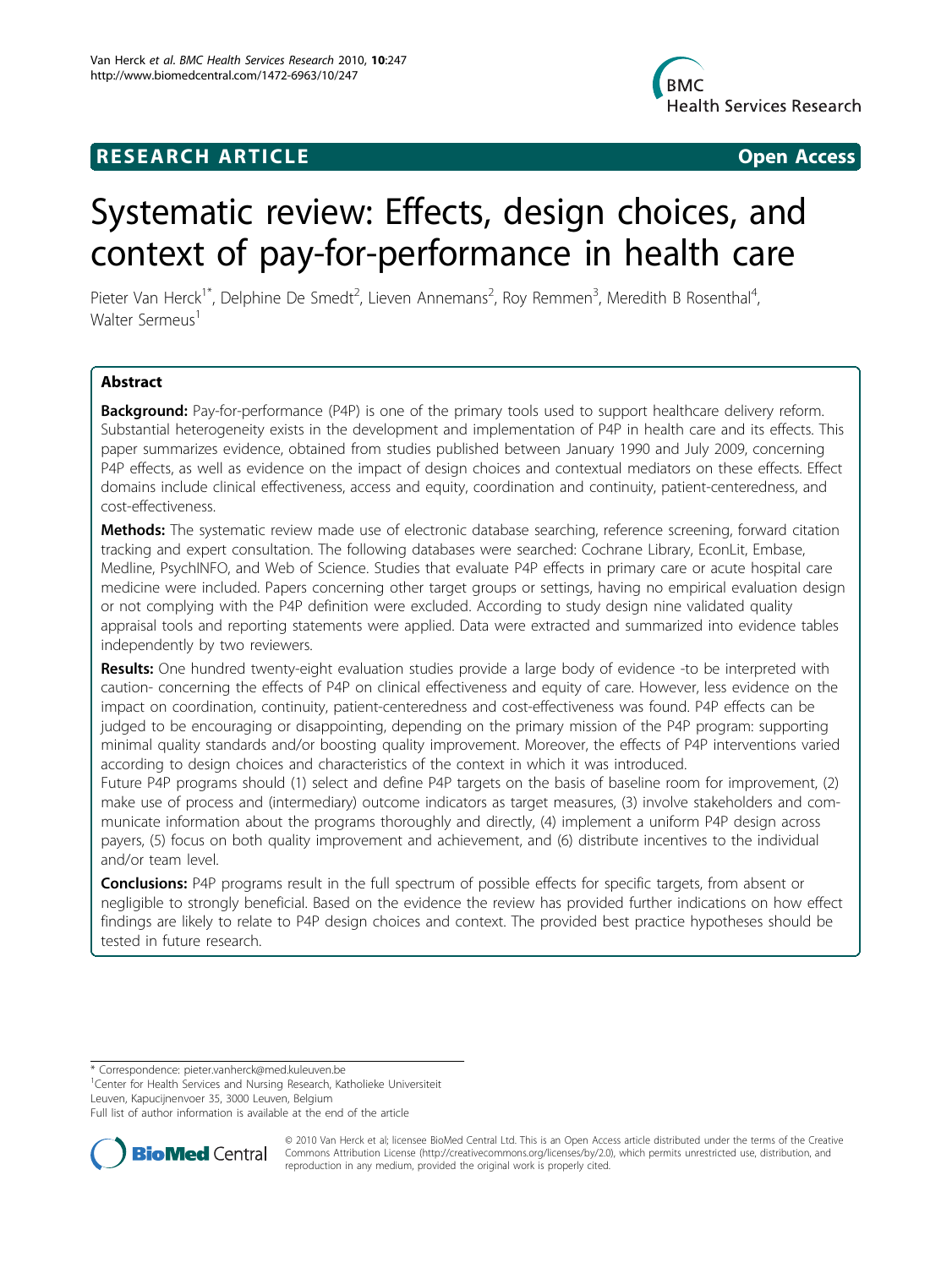### Background

Research into the quality of health care has produced evidence of widespread deficits, even in countries with extensive resources for healthcare delivery[[1-4\]](#page-9-0). One intervention to support quality improvement is to directly relate a proportion of the remuneration of providers to the achieved result on quality indicators. This mechanism is known as pay-for-performance (P4P). Although 'performance' is a broad concept that also includes efficiency metrics, P4P focuses on clinical effectiveness measures as a minimum, in any possible combination with other quality domains. Programs with a single focus on efficiency or productivity are not covered by the P4P concept as it is commonly applied.

Current P4P programs are heterogeneous with regard to the type of incentive, the targeted healthcare providers, the criteria for quality, etc. Several literature reviews have been published on the effects of P4P and on what works and what does not. In the summer of 2009, a meta-review performed in preparation for this paper identified 16 relevant reviews of sufficient methodological quality, according to Cochrane guidelines [[5](#page-9-0)-[20\]](#page-9-0). However, several new studies have been published in the last five years, which were not addressed.

Previous reviews concluded that the evidence is mixed with regard to P4P effectiveness, often finding a lack of impact or inconsistent effects. Existing reviews also reported a lack of evidence on the incidence of unintended consequences of P4P. Despite this, new programs continue to be developed around the world at an accelerated rate. This uninformed course risks producing a suboptimal level of health gain and/or wasting highly needed financial resources.

This paper presents the results of a systematic review of P4P effects and requisite conditions based on peerreviewed evidence published prior to July 2009. The settings examined are medical practice in primary care and hospital care. The objectives are: (1) to provide an overview of how P4P affects clinical effectiveness, access and equity, coordination and continuity, patient-centeredness, and cost-effectiveness; (2) to summarize evidencebased insights about how such P4P effects are affected by the design choices made during the P4P design, implementation and evaluation process; and (3) to analyze the mediating effect on P4P effects stemming from the context in which a P4P program is introduced. Contextual mediators under review include healthcare system, payer, provider and patient characteristics.

#### Methods

Figure [1](#page-2-0) presents a flow chart of the methods used. Detailed information on all methodological steps can be consulted in Additional file [1.](#page-8-0) Two reviewers (DDS and PVH) independently searched for pertinent published studies, applied the inclusion and exclusion criteria to the retrieved studies, and performed quality appraisal analyses. In case of non-corresponding results, consensus was sought by consulting a third reviewer (RR). Comparison of the analysis results of the two reviewers identified 18 non-corresponding primary publications out of 5718 potentially relevant primary publications (Cohen's Kappa: 99.7%). As with previous reviews, we did not perform a meta-analysis because the selected studies had a high level of clinical heterogeneity[\[14](#page-9-0)].

Medline, EMBASE, the Cochrane Library, Web of Science, PsychINFO, and EconLit were searched. The concepts of quality of care, financial incentive, and a primary or acute hospital care setting were combined into a standardized search string using MeSH and non-MeSH entry terms. We limited our electronic database search to relevant studies of sufficient quality published from 2004 to 2009 or from 2005 to 2009, based on the database period covered in previous reviews. These reviews and all references of relevant publications were screened and forward citation tracking was applied without any time restriction. More than 60 international experts were asked to provide additional relevant publications.

The inclusion and exclusion criteria applied in the present review are described in Table [1](#page-3-0).

To evaluate the study designs reported in the relevant P4P papers, we composed an appraisal tool based on nine validated appraisal tools and reporting statements: two had generic applicability,[[21](#page-9-0),[22](#page-9-0)] three examined RCT design studies,[\[23-25](#page-9-0)] one examined cluster RCT design studies,[[26](#page-9-0)] one examined interrupted time-series design studies,[[27\]](#page-9-0) three examined observational cohort studies,[[24](#page-9-0),[28](#page-9-0),[29\]](#page-9-0) and one examined cross-sectional studies[[29\]](#page-9-0).

For all relevant studies, we appraised ten generic items: clear description of research question, patient population and setting, intervention, comparison, effects, design, sample size, statistics, generalizability, and the addressing of confounders. If applicable, we also appraised four design-specific items: randomization, blinding, clustering effect, and number of data collection points. Modeling and cost-effectiveness studies were appraised according to guidelines from the Belgian Federal Health Care Knowledge Centre (KCE) and the International Society for Pharmacoeconomics and Outcomes Research (ISPOR)[[30,31\]](#page-9-0).

The following data were extracted and summarized in evidence tables: citation; country; primary versus hospital care; health system characteristics; payer characteristics; provider characteristics; patient characteristics; quality goals and targets; P4P incentives; implementing and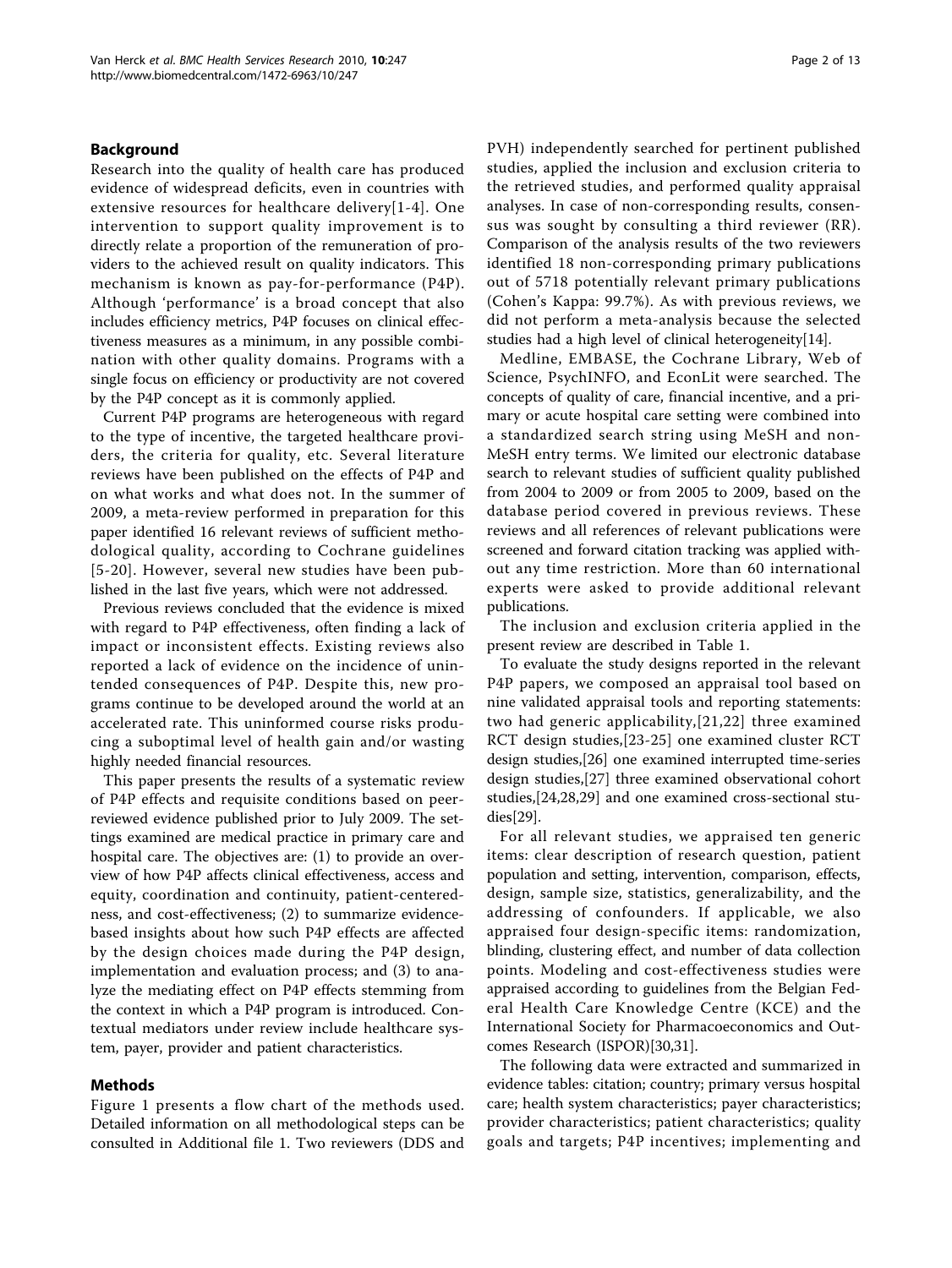<span id="page-2-0"></span>

communicating the program; quality measurement; study design; sampling, response, dropout; comparison; analysis; effectiveness evaluation; access and/or equity evaluation; coordination and/or continuity evaluation; patientcenteredness evaluation; cost-effectiveness evaluation; co-interventions; and relationship results with regard to health system, payer, provider, and patient. An overview of data extraction is provided in Additional file [2](#page-8-0).

## Results

The first two sections provide the description of studies and the overview of effect findings, independent from design choices and context. Afterwards the latter are both specifically addressed.

#### Description of studies

We identified 128 relevant evaluation studies of sufficient quality, of which 79 studies were not covered in previous review papers. In the 1990s, only a few studies were published each year. Since 2000, however, this

number increased to more than 20 studies per annum in 2007 and 2008, and 18 studies in the first half of 2009. Sixty-three included studies were conducted in the USA and 57 were conducted in the UK. Two studies took place in Australia, two in Germany, and two in Spain. One P4P evaluation study from Argentina and one from Italy were published. The majority of preventive and acute care results were extracted from studies performed in the USA. A mixture of countries contributed to chronic care results. Of the 128 studies, 111 evaluated P4P use in a primary care setting, and 30 studies assessed P4P use in a hospital setting. Thirteen studies took place in both settings.

Seven study designs can be distinguished based on randomization, comparison group, and time criteria: Nine randomized studies were included. Eighteen studies used a concurrent-historic comparison design without randomization. Three studies used a concurrent comparison design. Twenty studies were based on an interrupted time-series design. Nineteen studies used a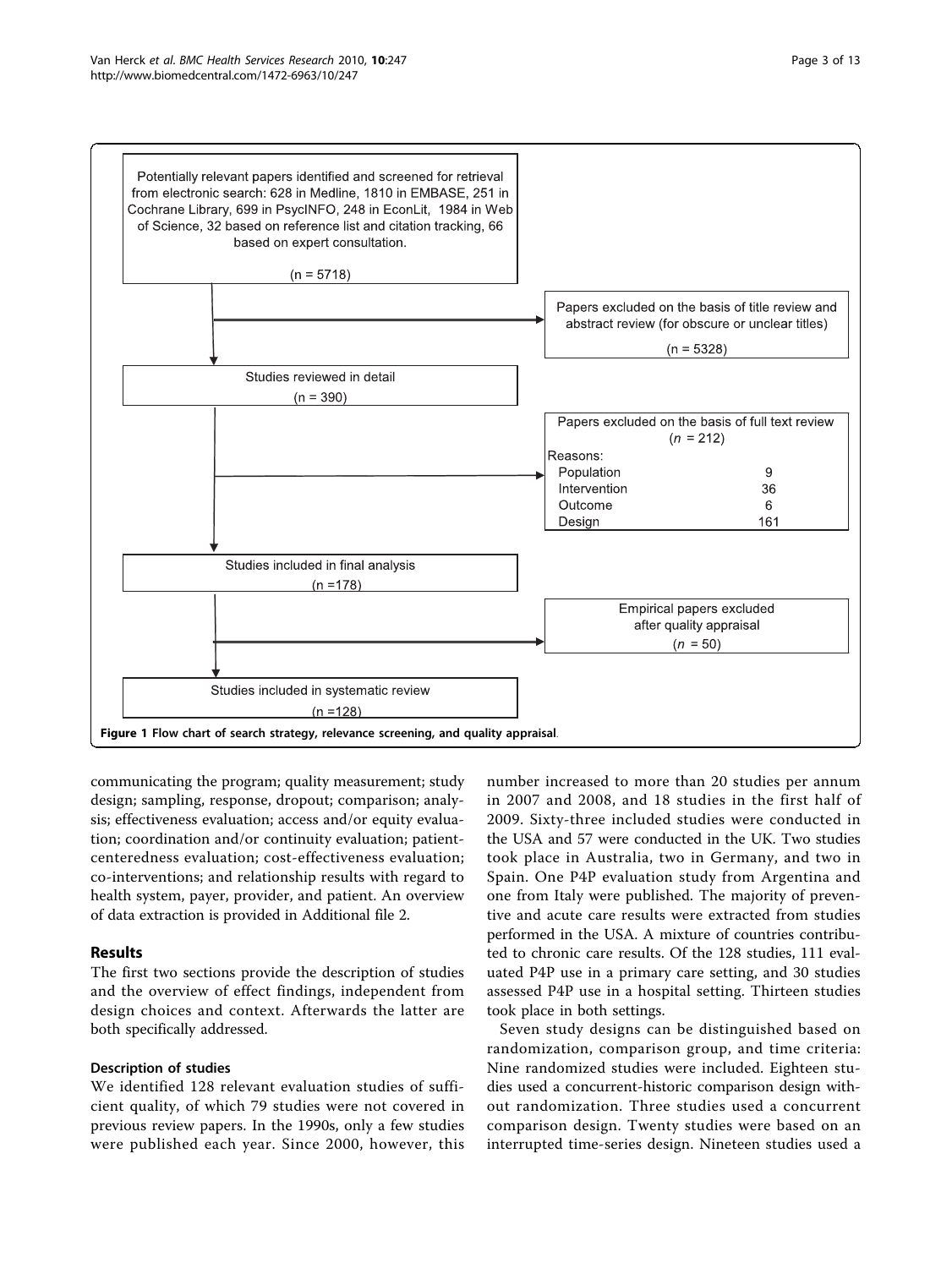#### <span id="page-3-0"></span>Table 1 Definition of inclusion and exclusion criteria

| Inclusion criteria                                                                                                                                                                                                                                                                                                            | <b>Exclusion criteria</b>                                                                                                                                                                                                                                                                                                 |
|-------------------------------------------------------------------------------------------------------------------------------------------------------------------------------------------------------------------------------------------------------------------------------------------------------------------------------|---------------------------------------------------------------------------------------------------------------------------------------------------------------------------------------------------------------------------------------------------------------------------------------------------------------------------|
|                                                                                                                                                                                                                                                                                                                               | Participants/Population                                                                                                                                                                                                                                                                                                   |
| Healthcare providers in primary and/or acute hospital care; being a<br>provider organization (hospital, practice, medical group, etc.); team of<br>providers or an individual physician                                                                                                                                       | Patients as target group for financial incentives; providers in mental or<br>behavioral health settings, or in nursing homes                                                                                                                                                                                              |
|                                                                                                                                                                                                                                                                                                                               | Intervention                                                                                                                                                                                                                                                                                                              |
| The use of an explicit financial positive or negative incentive directly<br>related to providers' performance with regard to specifically measured<br>quality-of-care targets and directed at a person's income or at further<br>investment in quality improvement; performance measured as<br>achievement and/or improvement | The use of implicit financial incentives, which might affect quality of care<br>but are not specifically intended to explicitly promote quality (e.g., fee-<br>for-service, capitation, salary); the use of indirect financial incentives that<br>affect payment only through patient attraction (e.g., public reporting) |
|                                                                                                                                                                                                                                                                                                                               | Comparison                                                                                                                                                                                                                                                                                                                |
| No inclusion criteria specified for relevance screening                                                                                                                                                                                                                                                                       | No exclusion criteria specified for relevance screening                                                                                                                                                                                                                                                                   |
|                                                                                                                                                                                                                                                                                                                               | Outcome                                                                                                                                                                                                                                                                                                                   |
| At least one structural, process, or (intermediate) outcome measure on<br>clinical effectiveness of care, access and/or equity of care, coordination<br>and/or continuity of care, patient-centeredness, and/or cost-effectiveness<br>of care                                                                                 | Subjective structural, process, or (intermediate) outcome perceptions or<br>statements that are not measured quantitatively using a standardized<br>validated instrument; a single focus on cost containment or productivity<br>as targets                                                                                |
|                                                                                                                                                                                                                                                                                                                               | Design                                                                                                                                                                                                                                                                                                                    |
| Primary evaluation studies published in a peer-reviewed journal or<br>published by the Agency for Healthcare Research and Quality (AHRQ),<br>the Institute of Medicine (IOM), the National Health Service Department<br>of Health or a non-profit independent academic institution                                            | Editorials, perspectives, comments, letters; papers on P4P theory,<br>development and/or implementation without evaluation                                                                                                                                                                                                |

historic before-and-after design, 51 studies used a crosssectional design, and eight studies applied economic

#### Effect findings

modeling.

#### Clinical effectiveness

The clinical effectiveness of P4P is presented in Additional file [3](#page-8-0), as assessed through randomized, concurrent plus historical and time-series design studies (47 studies in total). Thirty nine of these studies, reporting a clinical effect size, are presented in Additional file [3.](#page-8-0) It provides an overview by patient group and P4P target specification (type and definition) of the main effect reported throughout these studies (positive, negative, absent or contradictory findings) and the range of the effect size in terms of percentage of change. Five of 39 studies report effects on non-incentivized quality measures, next to incentivized P4P targets.

The effects of P4P ranged from negative or absent to positive (1 to 10%) or very positive (above 10%), depending on the target and program. Negative results were found only in a minority of cases: in three studies on one target, each of which also reported positive results on other targets [[32](#page-9-0)-[34\]](#page-9-0). It is noteworthy that 'negative' in this context means less quality improvement compared to non P4P use and not a quality decline. In general there was about 5% improvement due to P4P use, but with a lot of variation, depending on the measure and program.

For preventive care, we found more conflicting results for screening targets than immunization targets. Across the studies, P4P most frequently failed to affect acute care. In chronic care, diabetes was the condition with the highest rates of quality improvement due to P4P implementation. Positive results were also reported for asthma and smoking cessation. This contrasts with finding no effect with regard to coronary heart disease (CHD) care. The effect of P4P on non-incentivized quality measures varied from none to positive. However, one study reported a declining trend in improvement rate for non-incentivized measures of asthma and CHD after a performance plateau was reached[[35](#page-9-0)]. Finally, one study found positive effects on P4P targets concerning coronary heart disease, COPD, hypertension and stroke when applied to non-incentivized medical conditions (10.9% effect size), suggesting a spillover effect[[36\]](#page-9-0). This implies a better performance on the same measures as included in a P4P program, but applied on patient groups outside off the program.

#### Access and equity of care

In addition to affecting clinical effectiveness, P4P also affects the equity of care. The body of evidence supporting this finding mainly comes from the UK. In general, P4P did not have negative effects on patients of certain age groups, ethnicity, or socio-economic status, or patients with different comorbid conditions. This finding is supported by 28 studies with a balanced utilization of cross sectional, before after, time series and concurrent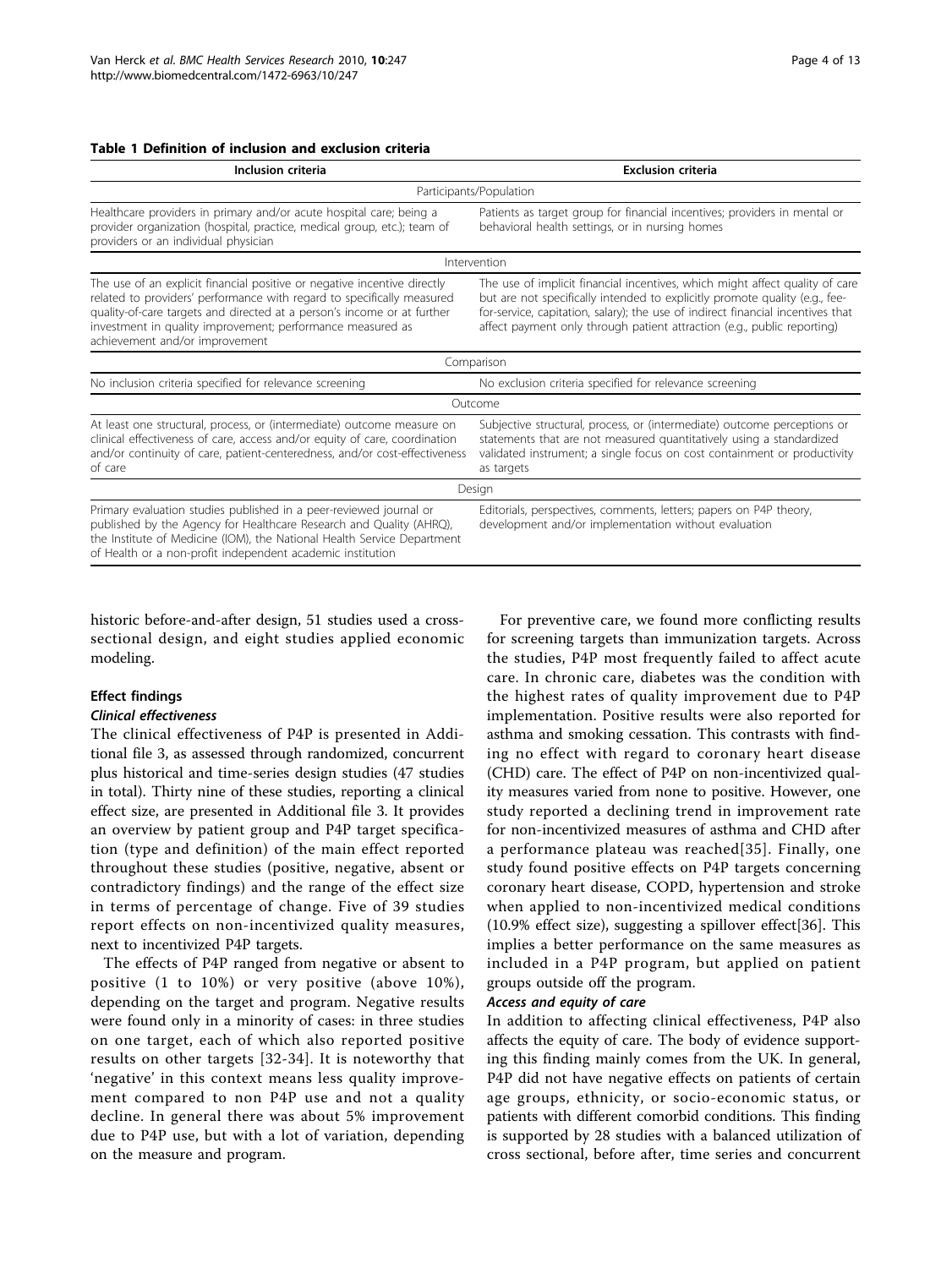comparison research designs [[37-](#page-9-0)[64\]](#page-10-0). In fact, throughout these studies a closing gap has been identified for performance differences. A small difference implicating less P4P achievement for female as compared to male patients was found[[46,49](#page-10-0),[60,61\]](#page-10-0). One should take into account that no randomized intervention studies have reported equity of care results.

## Coordination and continuity of care

Isolated before-and-after studies lacking control groups show that directing P4P toward the coordination of care might have positive effects[[65](#page-10-0),[66](#page-10-0)]. One time-series study reported no effect on non-incentivized access and communication measures[[35\]](#page-9-0). This study, however, did observe a patient self-reported decrease in timely access to patients' regular doctors, which might be a negative spillover effect[\[35\]](#page-9-0).

## Patient Centeredness

With regard to patient-centeredness, two studies–one Spanish before-and-after study without a control group and one cross-sectional study in the US–found no and positive P4P effects, respectively, on patient experience [[67](#page-10-0),[68\]](#page-10-0). Another before-and-after study, this one from Argentina, reported that P4P had no significant effect on patient satisfaction, due to a ceiling effect[[69](#page-10-0)].

### Cost effectiveness

Concerning modeling of health gain, cost, and/or costeffectiveness, one study found a short-term 2.5-fold return on investment for each dollar spent, as a consequence of cost savings[[70\]](#page-10-0). Kahn et al (2006) report on the Premier project, a hospital P4P program in the US, not having a sufficient amount of pooled resources originating from financial penalties to cover bonus expenses[[71\]](#page-10-0). Findings for health gain were varied, target specific, and baseline dependent[[72-74](#page-10-0)]. Cost-effectiveness of P4P use was confirmed by four studies[[75](#page-10-0)-[78](#page-10-0)]. These few studies vary in methodological quality, but all report positive effects.

## Design choices

We describe the evidence on the effect of P4P design choices within a quality improvement cycle of (1) quality goals and targets, (2) quality measurement, (3) P4P incentives, (4) implementing and communicating the program, and (5) evaluation. All 128 studies are used as an input to summarize relevant findings on the effect of design choices.

#### (1) Quality goals and targets

With regard to quality goals and targets, process indicators [[32](#page-9-0)[,79-81\]](#page-11-0) generally yielded higher improvement rates than outcome measures,[[82](#page-11-0)-[86\]](#page-11-0) with intermediate outcome measures yielding in-between rates[[35](#page-9-0)[,87](#page-11-0)-[90](#page-11-0)]. Whereas early programs generally addressed one patient group or focus (e.g. immunization), recent programs have expanded patient group coverage and the diversity of targets included. Still, coverage is limited to only up to ten patient groups, with each time a sub selection of measurement areas, of all groups and areas a care provider deals with.

Both underuse- and overuse-focused P4P programs can lead to positive results. However, the latter option is, at present, scarcely evaluated[[57,](#page-10-0)[91](#page-11-0)]. Study findings confirmed that the level of baseline performance, which defines room for improvement, influences program impact: more room for improvement enables a higher effect size[[92-95](#page-11-0)]. Even though ceiling effects occur most often in acute care,[[82,96](#page-11-0)] studies in this area do not typically consider such effects when selecting targets as part of P4P development.

Furthermore, studies reporting involvement of stakeholders in target selection and definition (see for example references [[79,88,97,98\]](#page-11-0)) seem to have found more positive P4P effects (above 10% effect size) than those that don't.

### (2) Quality measurement

With regard to quality measurement, differences in data collection methods (chart audit, claims data, newly collected data, etc.) did not lead to substantial differences in P4P results. Both risk adjustment and exception reporting (all UK studies) seem to support P4P results when applied as part of the program. Gaming by over exception reporting and over classifying patients was kept minimal, although only three studies measured gaming specifically (e.g., 0.87% of patients exception reported wrongly)[[40,43](#page-10-0)[,85](#page-11-0)]. Therefore, there is limited evidence that gaming does occur with P4P use, although it is not clear what is the incidence of gaming without P4P use.

#### (3) P4P incentives

Incentives of a purely positive nature (financial rewards) [[99](#page-11-0)-[105](#page-11-0)] seem to have generated more positive effects than incentives based on a competitive approach (in which there are winners and losers)[[33](#page-9-0),[47,](#page-10-0)[81](#page-11-0),[85](#page-11-0), [92](#page-11-0),[93](#page-11-0),[95,104](#page-11-0)]. This relationship, however, is not straightforward and is clouded by the influence of other factors such as incentive size, level of stakeholder involvement, etc. The use of a fixed threshold (see for example the UK studies) versus a continuous scale to reward quality target achievement and/or improvement, are both options that resulted in positive effects in some studies (UK) but no or mixed effects in others[[80,101](#page-11-0),[106\]](#page-11-0). What is clear, however, is that the positive effect was higher for initially low performers as compared to already high performers[[42](#page-10-0),[64](#page-10-0),[81](#page-11-0),[92,99\]](#page-11-0). This corresponds to the above-mentioned finding regarding room for improvement. Furthermore, we found no clear relationship between incentive size and the reported P4P results. One study found a strong relationship between the program adoption rate by physicians and incentive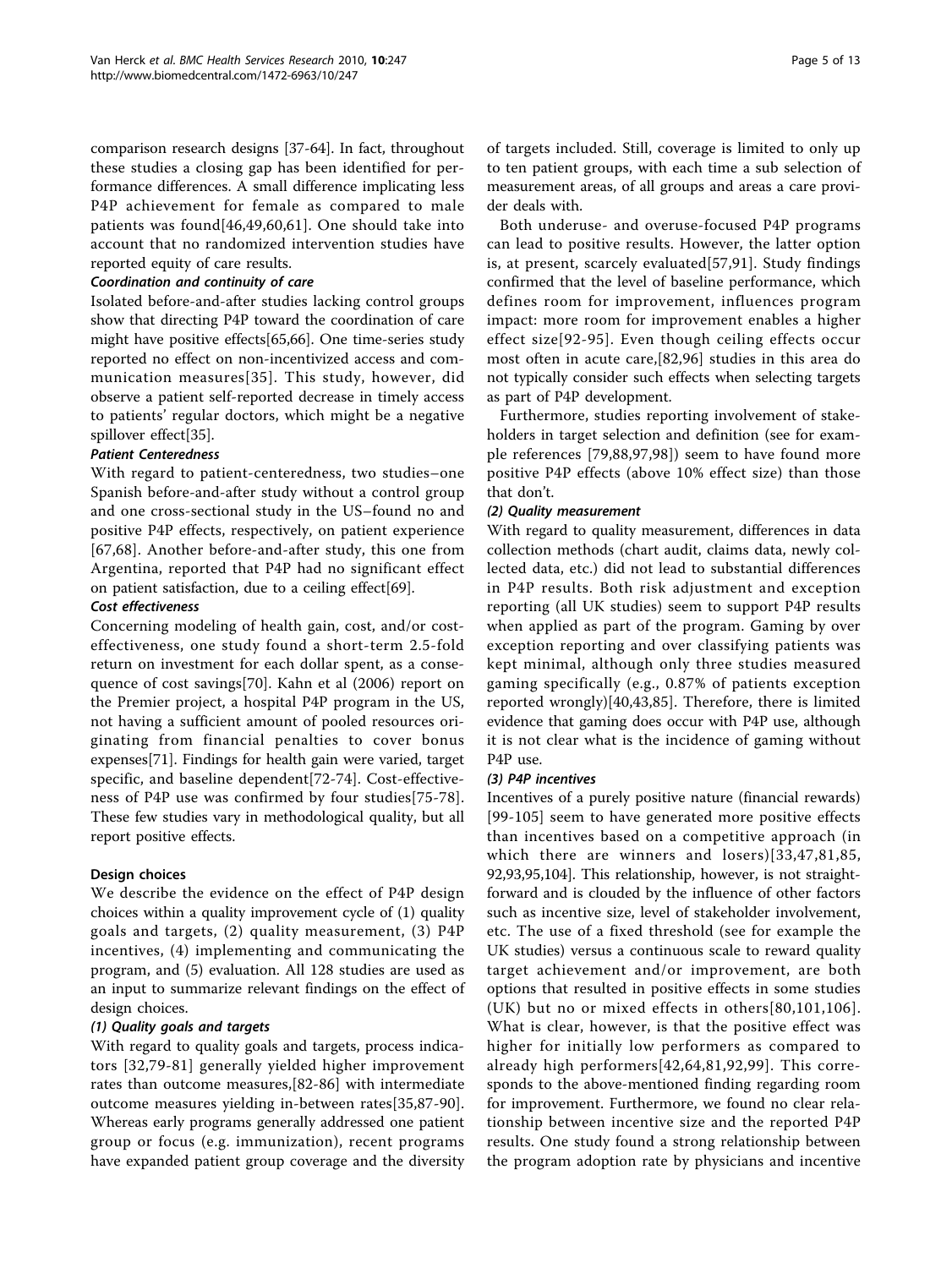size[[100\]](#page-11-0). In this instance, the reward level, which was also determined by the number of eligible patients per provider, explained 89 to 95% of the variation in participation. Several authors in the USA indicated that a diluting effect for incentive size due to payer fragmentation likely affected the P4P results[\[34](#page-9-0),[100](#page-11-0),[107\]](#page-11-0). Dilution refers to the influence of providers being remunerated by multiple payers who use different incentive schemes. This results in smaller P4P patient panels per provider and lower incentive payments per provider.

With regard to the target unit of the incentive, programs aimed at the individual provider level [[99,100,102,103,108\]](#page-11-0) and/or team level [[79,91,98\]](#page-11-0) generally reported positive results. The study of Young et al. (2007)[[95\]](#page-11-0) is one exception. Programs aimed at the hospital level were more likely to have a smaller effect [[34,](#page-9-0)[92,104-106](#page-11-0),[110\]](#page-11-0). Again, these programs also showed positive results, but additional efforts seemed to be required in terms of support generation and/or internal incentive transfer. One study that examined incentives at the administrator/leadership level found mixed results [[80\]](#page-11-0). A combination of incentives aimed at different target units was rarely used, but did lead to positive results [[93,111](#page-11-0)].

#### (4) Implementing and communicating the program

Making new funds available for a P4P program showed positive effects (e.g. UK studies), while reallocation of funds generally showed more mixed effects [[32,](#page-9-0)[81,85,92\]](#page-11-0).). However, as the cost-effectiveness results indicated, in the long-term, continually adding additional funding is not an option. Balancing the invested resources with estimated cost savings was applied in one study, [[103\]](#page-11-0) with positive results (2 to 4% effect size).

In the UK, P4P was not introduced in a stepwise fashion. As a result, subsequent nationwide corrections were required in terms of indicator selection, threshold definition and the bonus size per target[\[35,](#page-9-0)[40,42\]](#page-10-0). Other countries have used demonstration projects to introduce P4P. At present, it is too early to tell whether the lessons learned from a phased approach will lead to a higher positive impact of P4P.

There is conflicting evidence for using voluntary versus mandatory P4P implementation. One study tested the hypothesis that voluntary schemes lead to overrepresentation of already high performers[[98\]](#page-11-0). These authors found that each of the tested periods showed selection bias for only one or two of the eleven indicators tested. However, another study found significant differences between participants and non-participants in terms of hospital size, teaching status, volume of eligible patients, and mortality rate[[85\]](#page-11-0).

Our analysis for the present review identified communication and participant awareness of the program as important factors that affect P4P results. Several studies that found no P4P effects related their findings to an absent or insufficient awareness of the existence and the elements of a P4P program[[105](#page-11-0),[106](#page-11-0)]. With regard to different communication strategies, studies found positive P4P effects (5 to 20% effect size) with programs that fostered extensive and direct communication with involved providers[[87,97](#page-11-0),[106,112\]](#page-11-0). Involving all stakeholders in P4P program development also had positive effects (effect size of >10%)[[79,88,97,98](#page-11-0)]. However, findings for studies examining high stakeholder involvement remain mixed[[83,98\]](#page-11-0).

P4P programs are often part of larger quality improvement initiatives and are therefore combined with other interventions such as feedback, education, public reporting, etc. In the UK (time-series study, 5 to 8% effect size)[\[35\]](#page-9-0); Spain (time-series study, above 30% effect size) [[111](#page-11-0)]; and Argentina (before-and-after study, 5 to 30% effect size),[[69\]](#page-10-0) This arrangement seems to have reinforced the P4P effect, although one cannot be sure due to the lack of randomized studies with multiple control groups. In the USA, the impact of combined programs has been more mixed (mixed study designs, -11 to >30% effect size)[[32-34](#page-9-0),[75](#page-10-0),[80](#page-11-0),[81,83,85,87,88,90](#page-11-0),[92](#page-11-0),[93](#page-11-0),[95](#page-11-0),[97](#page-11-0)- [99](#page-11-0),[101](#page-11-0)-[106](#page-11-0),[109,110,113-115](#page-11-0)].

## (5) Evaluation

With regard to sustainability of change, there is evidence that a plateau of performance might be reached, with attenuation of the initial improvement rate[\[35](#page-9-0)].

## Context findings

We describe the influence of contextual mediators in terms of (1) healthcare system, (2) payer, (3) provider, and (4) patient characteristics on the effects of P4P.

## (1) Healthcare system characteristics

Nation-level P4P decision making led to more uniform P4P results (as illustrated by the UK example), [[35](#page-9-0),[42,64,](#page-10-0)[89](#page-11-0),[116](#page-11-0)] whereas more fragmented initiatives led to more variable P4P results (as seen in the USA) [[32-34](#page-9-0)[,75](#page-10-0)[,80,81,83,85,87,88,90,92,93,95,97-99,101-106,10-](#page-11-0) [9,110,113-115](#page-11-0)]. The level of decision making affected many of the previously described design choices, such as the level of incentive dilution, the level of incentive awareness, etc. It is currently not clear how this also might relate to other healthcare system characteristics such as type of healthcare purchasing, degree of regulation, etc. although one could assume that such aspects also modify the level of incentive dilution.

## (2) Payer characteristics

Theory predicts that capitation, as a dominant payment system, is associated with more underuse than overuse problems, whereas fee-for-service (FFS) is associated with more overuse than underuse problems [[117\]](#page-11-0). Therefore, as a corrective incentive to complement capitation, P4P should focus more on underuse; and as a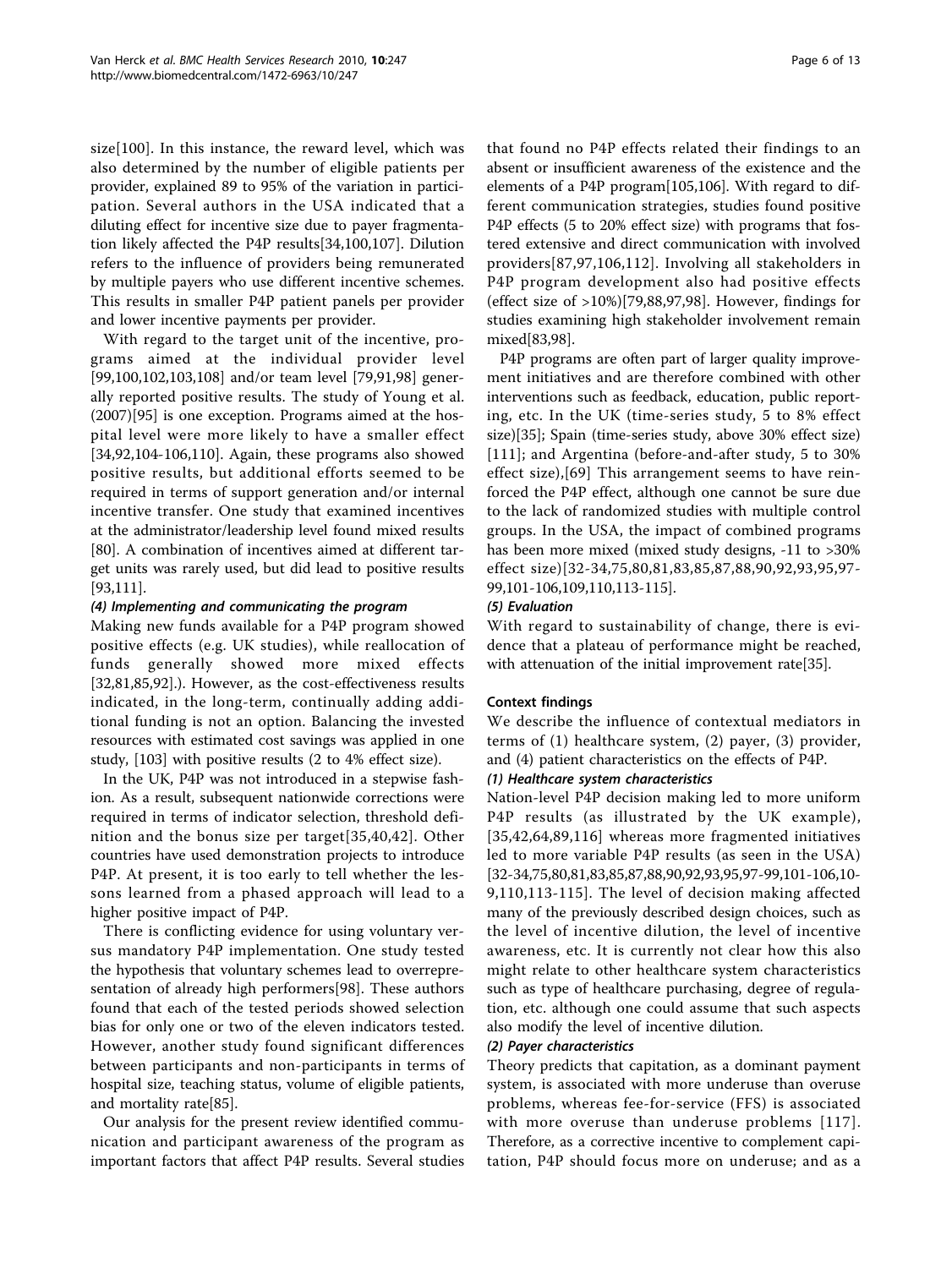complement to FFS, it should focus more on overuse. However, the effects of P4P can be undone by the dominant payment system. A reinforcing effect is expected in instances in which the goal of both incentive structures is the same. Supportive evidence concerning these interactions is currently largely absent, due to the frequent non reporting of dominant payment system characteristics and the lack of overuse focused studies as a comparison point.

#### (3) Provider characteristics

Provider characteristics which might influence P4P effectiveness include both organizational and personal aspects. Examples of organizational aspects are leadership, culture, the history of engagement with quality improvement activities, ownership and size of the organization. Personal aspects consist of demographics, level of experience, etc. Individual provider demographics, experience, and professional background had no or a moderate effect on P4P performance[[40](#page-10-0),[57](#page-10-0),[99,103](#page-11-0), [105](#page-11-0),[109](#page-11-0),[113](#page-11-0),[118](#page-11-0)[-121\]](#page-12-0). In the following paragraph the influence of organizational aspects is described.

Regarding programs in which the provider is either a team or organization, one study found no relationship between the role of leadership and P4P performance [[122](#page-12-0)]. Although another study found no significant association between the nature of the organizational culture and P4P performance, it did find a positive association between a patient-centered culture and P4P performance[\[123\]](#page-12-0). Vina et al. (2009)[[122](#page-12-0)] reported a positive relationship between P4P performance effects and an organizational culture that supports the coordination of care, the perceived pace of change in the organization, the willingness to try new projects, and a focus on identifying system errors rather than blaming individuals. The history of engagement with quality improvement activities was in one study associated with positive P4P results[[75\]](#page-10-0). However, another study found no relationship between P4P performance and prior readiness to meet quality standards[[100\]](#page-11-0). One study found a positive relationship between P4P performance and a multidisciplinary team approach, the use of clinical pathways, and having adequate human resources for quality improvement projects[\[122\]](#page-12-0).

Medical groups were likely to perform better than independent practice associations (IPA)[[119,120](#page-11-0), [124-126](#page-12-0)]. Some studies reported a positive relationship between P4P performance and the age of the group or the age of the organization[[120](#page-11-0)[,127](#page-12-0)]. In the USA, ownership of the organization by a hospital or health plan was positively related to P4P performance, as compared to individual provider ownership [\[119,120,](#page-11-0)[124,127](#page-12-0)-[129\]](#page-12-0).

We encountered conflicting evidence concerning the influence of the size of an organization in terms of the number of providers and number of patients. Some studies reported a positive relationship between the number of patients and P4P performance[[53](#page-10-0),[119](#page-11-0),[127](#page-12-0), [130-133](#page-12-0)]. Others reported no relationship [[105\]](#page-11-0) or a negative relationship[\[37](#page-9-0),[40,](#page-10-0)[109](#page-11-0)]. Some studies reported that group practices performed better on P4P than individual practices, [[94](#page-11-0),[105,109\]](#page-11-0) whereas one study reported the opposite[\[113\]](#page-11-0).

Mehrotra et al. (2007)[[125\]](#page-12-0) found a positive relationship between P4P performance and practices that had more than the median number of physicians available, which was 39. Other studies obtained similar results [[43](#page-10-0),[63](#page-10-0),[120](#page-11-0),[124,128,129](#page-12-0)]. Tahrani et al. (2008)[[134](#page-12-0)] reported that the performance gap between large versus small practices in the UK disappeared after P4P implementation. Previously, small practices performed worse than large practices.

### (4) Patient characteristics

With regard to patient characteristics, there is no available evidence on how patient awareness of P4P affects performance. Patient behavior (e.g., lifestyle, cooperation, and therapeutic compliance), however, could affect P4P results. Again, there is a lack of evidence on this specific topic, with the exception of P4P programs that specifically target long-term smoking cessation outcomes, which is more patient-lifestyle related. Results show that P4P interventions targeting smoking cessation outcomes are harder to meet[[86](#page-11-0)]. The effect of other patient characteristics, such as age, gender, and socioeconomical status, has been described previously (see P4P effects on equity).

## **Discussion**

This review analyzed published evidence on the effects of P4P reported in the recent accelerating growth of P4P literature. Previous reviews identified a lack of studies, but expected the number to increase rapidly [[5,9,10](#page-9-0),[12,14,](#page-9-0)[135](#page-12-0)]. The publication rate as described for the last 20 years illustrates this evolution. About two additional years have been covered as compared to previous reviews [\[7](#page-9-0),[13,16,17](#page-9-0),[136,137\]](#page-12-0). Seventy nine studies were not reviewed previously. One factor which likely contributed to the difference in study retrieval is the focus of some reviews on only one subset of medical conditions (e.g. prevention) [\[16,18](#page-9-0),[20\]](#page-9-0), on one setting [[13\]](#page-9-0) or one study design [[10](#page-9-0)]. Our review purposely focused on both primary care and hospital care without a restriction on medical condition. Furthermore, the difference in retrieval number is related to the search strategy itself. If one for example omits to include 'Quality and Outcomes Framework' (QOF), one fails to identify dozens of relevant studies.

The use of multiple study designs to investigate P4P design, implementation and effects is at present well accepted in literature [[7,9,12](#page-9-0),[14\]](#page-9-0). Compared to previous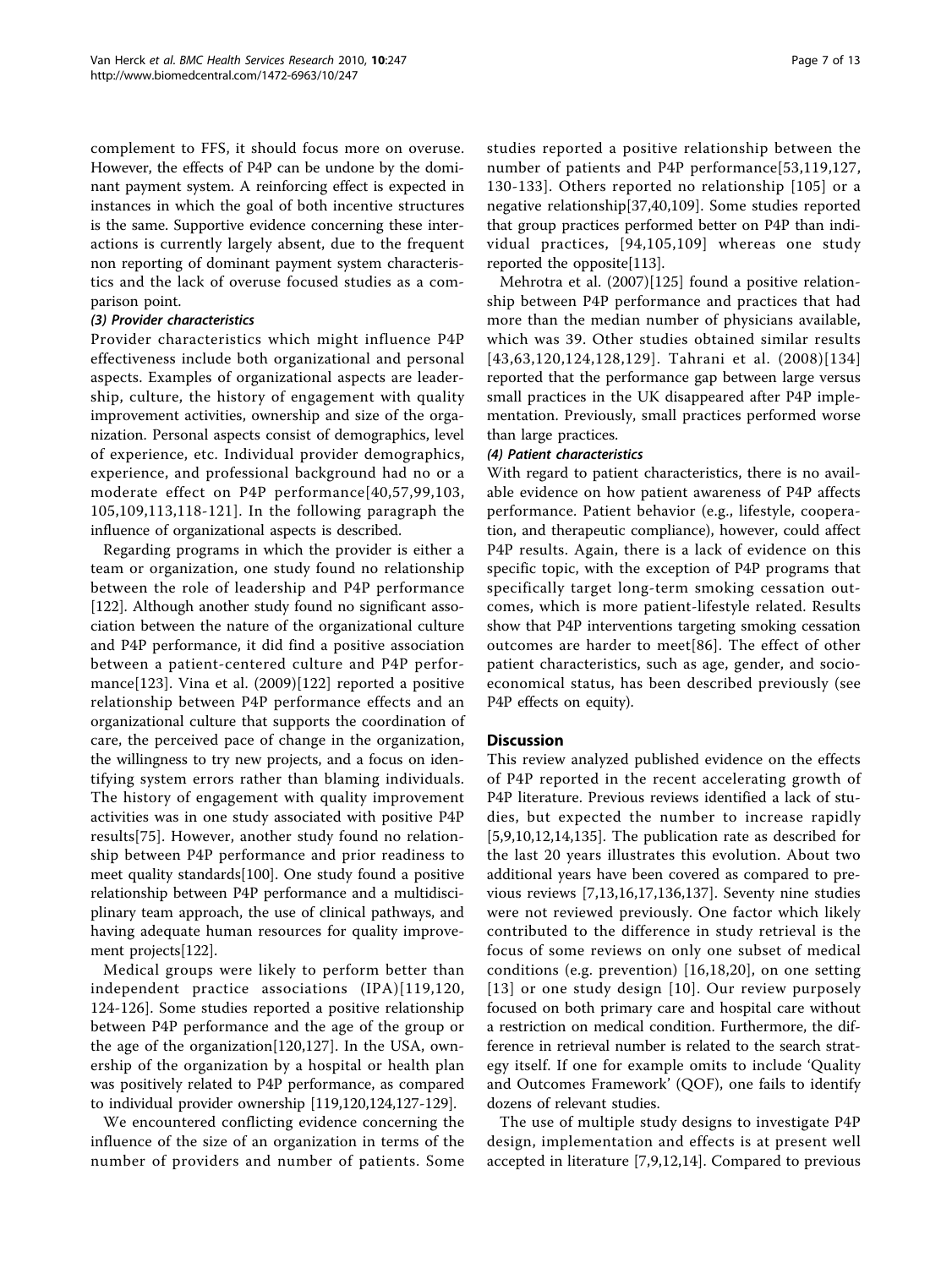reviews this paper adds the use of cross sectional survey studies to summarize contextual relations. As stated by other authors using similar quality appraisal methods, the scientific quality of the evidence available is increasing [[12](#page-9-0)]. The vast majority of identified studies was not randomized (only nine were) and roughly 75 studies were either cross-sectional or employed a simple before-andafter design. However, as the evidence-base continues to grow, conclusions on the effects of P4P can increasingly be drawn with more certainty, despite the fact that the scientific quality of current evidence is still poor.

In terms of set up and reporting of P4P programs our review draws its results from studies showing an evolution from small scale, often single element, to broader programs using multidimensional quality measures, as was previously described [[7](#page-9-0),[135\]](#page-12-0). Underreporting of key mediators of a P4P program remains a problem, but has recently improved for information on incentive size, frequency, etc. Combined with a larger number of studies this enables a stronger focus on the influence of design choices and on the context in which P4P results were obtained.

As is typical for health service and policy interventions, reported effects are nuanced. Magic bullets do not exist in this arena [[5,7,9,12](#page-9-0)]. However, published results do show that a number of specific targets may be improved by P4P when design choices and context are optimized and aligned. Interpretation of effect size is dependent on the primary mission of P4P. When it functions to support uniform minimal standards, P4P serves its purpose in the majority of studies. If P4P is intended to boost performance of all providers, its capability to do so is confirmed for only a number of specific targets, e.g., in diabetic care.

Negative effects, in terms of less quality improvement compared to non P4P use, which were first reported in the review paper by Petersen et al (2006) [\[14\]](#page-9-0), are rarely encountered within the 128 studies, but do occur exceptionally. Previous authors also questioned the level of gaming [[7,](#page-9-0)[135](#page-12-0)], and possible neglecting effects on nonincentivized quality aspects [[14](#page-9-0),[135](#page-12-0)]. The presence of limited gaming is confirmed in this review, although it is only addressed in a minority of studies. Its assessment is obscured by uncertainty of the level of gaming in a non P4P context as a comparison point. As the results show, a few studies included non- incentivized measures as control variables for possible neglecting effects on non P4P quality targets. Such effects were absent in almost all of these studies The results of one study suggest the need to monitor unintended consequences further and to refine the program more swiftly and fundamentally when the target potential becomes saturated [[35\]](#page-9-0). It is too early to draw firm conclusions about gaming and unintended consequences. However, based on

the evidence, there may be some indications of the limited occurrence of gaming and a limited neglecting effect on non-incentivized measures. Positive spillover effects on non-incentivized medical conditions are observed in some cases, but need to be explored further[\[36\]](#page-9-0).

Equity has not suffered under P4P implementation and is improving in the UK[\[37](#page-9-0)-[64\]](#page-10-0). Cost-effectiveness at the population level is confirmed by the few studies available[[75-78](#page-10-0)]. Further attention should be given, both in practice and research, to how P4P affects other quality domains, including access, coordination, continuity and patient-centeredness.

Previous reviews mentioned a few contextual variables which should be taken into account when running a P4P program. Examples are the influence of patient behaviour on target performance [\[9](#page-9-0),[10\]](#page-9-0) and the difference between solo and group practices in P4P performance [[12](#page-9-0)]. Our review has further contributed to the contextual framework from a health system, payer, provider and patient perspective. Program development and context findings, which related P4P effects to its design and implementation within a cyclical approach, enable us to identify preliminary P4P program recommendations. As Custers et al (2008) suggested, incentive forms are dependent on its objectives and contextual characteristics [[8\]](#page-9-0). However, considering the context and goals of a P4P program, six recommendations are supported by evidence throughout the 128 studies:

1. Select and define P4P targets based on baseline room for improvement. This important condition has been overlooked in many programs, with a clear effect on results.

2. Make use of process and (intermediary) outcome indicators as target measures. See also Petersen et al (2006) and Conrad and Perry (2009), who stress that some important preconditions, including adequate risk adjustment, must be fulfilled if outcome indicators are used [[14](#page-9-0),[136](#page-12-0)].

3. Involve stakeholders and communicate the program thoroughly and directly throughout development, implementation, and evaluation. The importance of awareness was already stated previously [\[5,7,12,14\]](#page-9-0).

4. Implement a uniform P4P design across payers. If not, program effects risk to be diluted [[5,6,14](#page-9-0),[135\]](#page-12-0). However, one should be cautious for anti-trust issues.

5. Focus on quality improvement and achievement, as also recommended by Petersen et al (2006) [[14](#page-9-0)]. The evidence shows that both may be effective when developed appropriately. A combination of both is most likely to support acceptance and to direct the incentive to both low and high performing providers.

6. Distribute incentives at the individual level and/or at the team level. Previous reviews disagreed on the P4P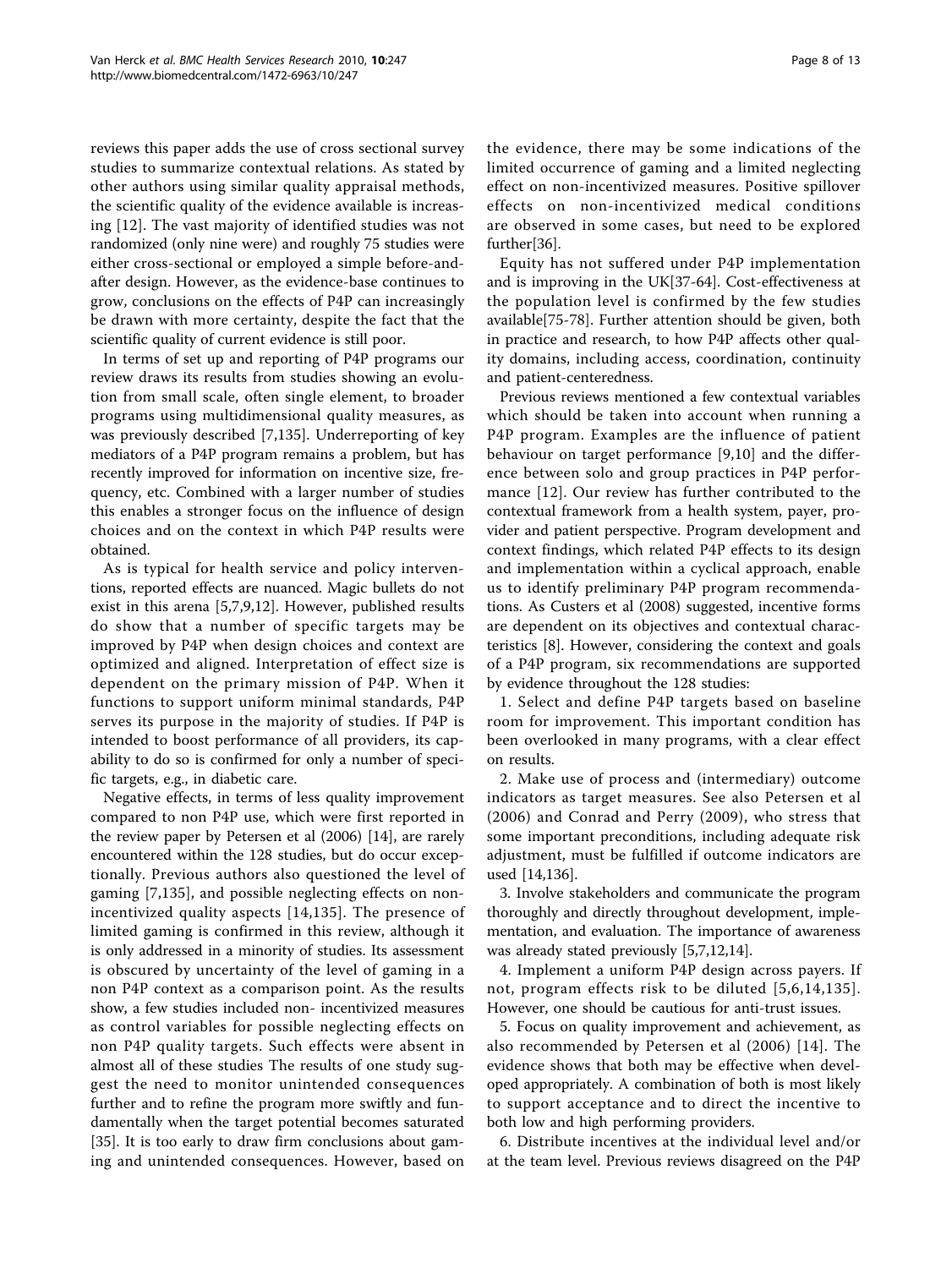<span id="page-8-0"></span>target level. As in our review, some authors listed evidence on the importance of incentivizing providers individually [\[5](#page-9-0),[14](#page-9-0)]. Others questioned this, because of two arguments: First, the enabling role at a higher (institutional) level which controls the level of support and resources provided to the individual [\[9,14](#page-9-0)]. Secondly, having a sufficiently large patient panel as a sample size per target to ensure measurement reliability [[136\]](#page-12-0). Our review confirms that targeting the individual has generally better effects than not to do so. A similar observation was made for incentives provided at a team level. Statistical objections become obsolete when following a uniform approach (see recommendation 4).

The following recommendations are theory based but at present show absent evidence (no. 1) or conflicting evidence (no. 2 and 3):

1. Timely refocus the programs when goals are fulfilled, but keep monitoring scores on old targets to see if achieved results are preserved.

2. Support participation and program effectiveness by means of a sufficient incentive size. As noted by other authors, there is an urgent need for further research on the dose-response relationship in P4P programs [[5](#page-9-0),[7,9,10,12-14,](#page-9-0)[135,136](#page-12-0)]. This is especially important, because although no clear cut relation of incentive size and effect has been established, many P4P programs in the US make use of a remarkably low incentive size (mostly 1 to 2% of income) [[20](#page-9-0),[135,136\]](#page-12-0). Conflicting evidence does not justify the use of any incentive size, while still expecting P4P programs to deliver results.

3. Provide quality improvement support to participants through staff, infrastructure, team functioning, and use of quality improvement tools. See also Conrad and Perry (2009)[[136](#page-12-0)].

More recent studies, after the time frame of our review, have confirmed our findings (e.g. to focus on individual providers as target unit [[138](#page-12-0)]) or provided new insights. Chung et al (2010) reported in one randomized study that the frequency of P4P payment, quarterly versus yearly, does not impact performance[[139](#page-12-0)]. These studies illustrate that a regular update of reviewing P4P effects and mediators is necessary.

Some limitations apply to the review results. First, there were restrictions in the search strategy used (e.g. number of databases consulted). Secondly, although quality appraisal was performed, and most studies controlled for potential confounders, selection bias cannot be ruled out with regard to observational findings. However, an analysis of randomized studies identified the same effect findings, when assessed on a RCT only inclusion basis.

Thirdly, publication bias is likely to impact the evidence-base of P4P effectiveness and data quality bias may make the comparison of results across P4P programs problematic[\[140\]](#page-12-0).

Fourthly, behavioural health care and nursing home care were excluded from the study as potential settings for P4P application.

Fifthly, the large degree of voluntary participation in P4P programs might lead to a self selection of higher performing providers with less room for improvement (ceiling effect). This could induce an underestimation of P4P effectiveness in the general population of providers.

Finally, P4P introduces one type of financial incentive, but does not act in isolation. Other interventions are often simultaneously introduced alongside a P4P program, which might lead to an overestimation of effects. Furthermore, the fit with non financial and other payment incentives, each with their own objectives, could be leveraged in a more coordinated fashion [[6,8](#page-9-0),[12,14](#page-9-0)]. Current P4P studies only provide some pieces of this more complex puzzle.

### Conclusions

Based on a quickly growing number of studies this review has confirmed previous findings with regard to P4P effects, design choices and context. New effect findings include the increasing support for positive equity and cost effectiveness effects and preliminary indications of the minimal occurrence of unintended consequences. The effectiveness of P4P programs implemented to date is highly variable, from negative (rarely) or absent to positive or very positive. The review provides further indications that programs can improve the quality of care, when optimally designed and aligned with context. To maximize the probability of success programs should take into account recommendations such as attention for baseline room for improvement and targeting at least the individual provider level.

Future research should address the issues where evidence is absent or conflicting. An unknown dose response relationship, mediated by other factors, could preclude many programs from reaching their full potential.

#### Additional material

[Additional file 1: S](http://www.biomedcentral.com/content/supplementary/1472-6963-10-247-S1.DOC)ystematic review methods tables and description of included studies.

[Additional file 2: O](http://www.biomedcentral.com/content/supplementary/1472-6963-10-247-S2.XLS)verview of data extraction.

[Additional file 3: T](http://www.biomedcentral.com/content/supplementary/1472-6963-10-247-S3.DOCX)he effects of P4P on clinical effectiveness.

#### Acknowledgements

We are grateful to the Belgian Federal Healthcare Knowledge Center (KCE) for the study funding and methodological advice. We also thank all contributing international experts for the provision of additional relevant material. Finally, we thank the external reviewers for their useful comments and suggestions.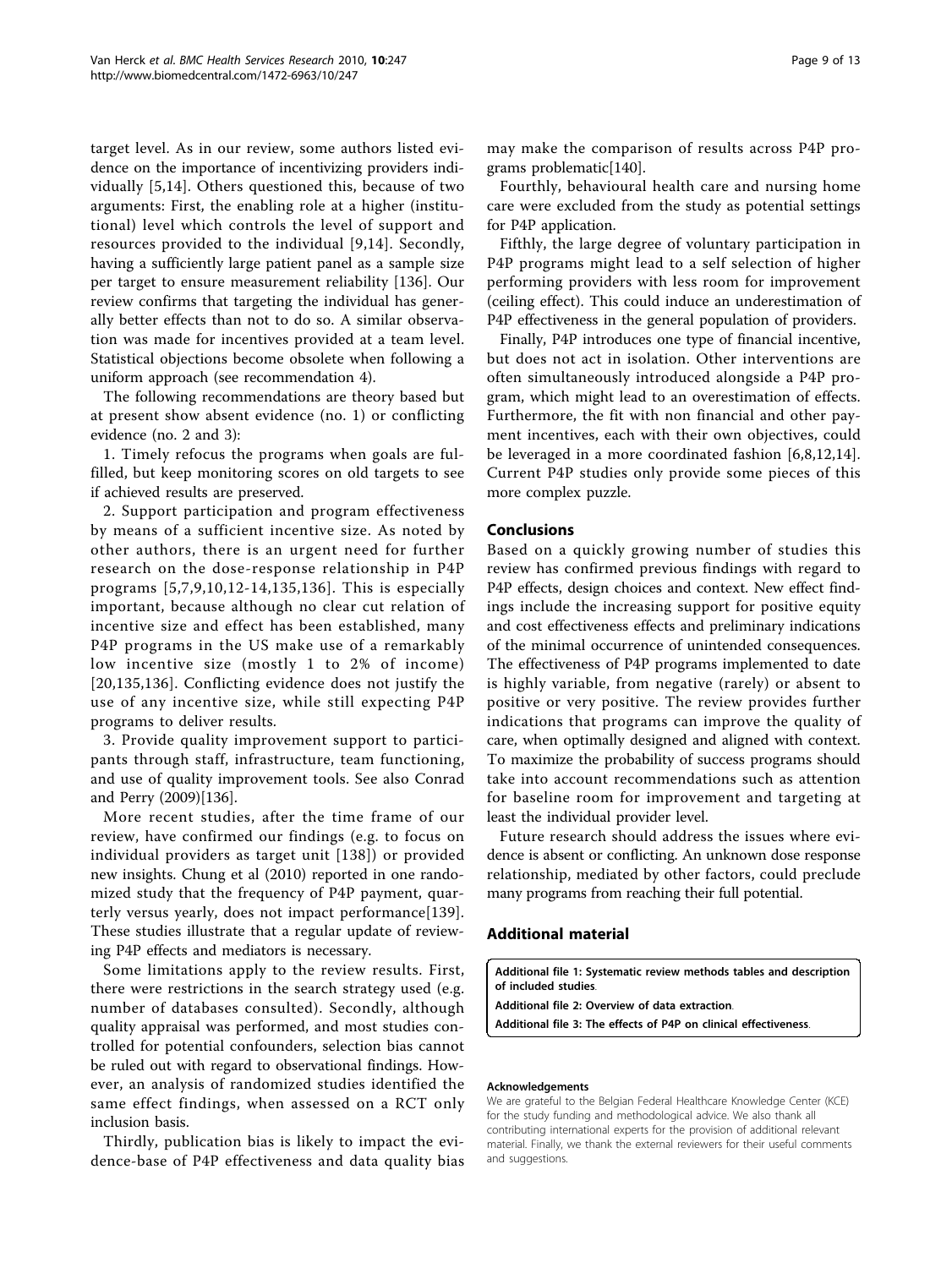<span id="page-9-0"></span>The KCE offered methodological advice on the design and conduct of the study, and on the collection, management and analysis of the data. The funding organization played no role in the interpretation of the data, and in the preparation, review, or approval of the manuscript.

#### Author details

<sup>1</sup>Center for Health Services and Nursing Research, Katholieke Universiteit Leuven, Kapucijnenvoer 35, 3000 Leuven, Belgium. <sup>2</sup>Department of Public Health, Ghent University, De Pintelaan 185 Blok A-2, 9000 Gent, Belgium. <sup>3</sup>Department of General Practice, University Antwerp, Universiteitsplein 1, 2610 Wilrijk, Belgium. <sup>4</sup>Harvard School of Public Health, Health Policy and Management, 677 Huntington Avenue, Boston, MA 02115, USA.

#### Authors' contributions

All authors contributed to the study concept and design. PVH and DDS had full access to all of the data in the study and take responsibility for the integrity of the data and the accuracy of the data analysis. LA, RR, MBR, and WS assisted the analysis and interpretation of data. PVH provided the first draft of the manuscript. All authors read and approved the final manuscript.

#### Competing interests

The authors declare that they have no competing interests.

#### Received: 22 January 2010 Accepted: 23 August 2010 Published: 23 August 2010

#### References

- Asch SM, Kerr EA, Keesey J, Adams JL, Setodji CM, Malik S, McGlynn EA: [Who is at greatest risk for receiving poor-quality health care?](http://www.ncbi.nlm.nih.gov/pubmed/16540615?dopt=Abstract) New England Journal of Medicine 2006, 354:1147-1156.
- 2. Landon BE, Normand SLT, Lessler A, O'Malley AJ, Schmaltz S, Loeb JM, Mcneil BJ: [Quality of care for the treatment of acute medical conditions](http://www.ncbi.nlm.nih.gov/pubmed/17159018?dopt=Abstract) [in US hospitals.](http://www.ncbi.nlm.nih.gov/pubmed/17159018?dopt=Abstract) Archives of Internal Medicine 2006, 166:2511-2517.
- 3. McGlynn EA, Asch SM, Adams J, Keesey J, Hicks J, DeCristofaro A, Kerr EA: [The quality of health care delivered to adults in the United States.](http://www.ncbi.nlm.nih.gov/pubmed/12826639?dopt=Abstract) New England Journal of Medicine 2003, 348:2635-2645.
- Steel N, Bachmann M, Maisey S, Shekelle P, Breeze E, Marmot M, Melzer D: [Self reported receipt of care consistent with 32 quality indicators:](http://www.ncbi.nlm.nih.gov/pubmed/18230643?dopt=Abstract) [national population survey of adults aged 50 or more in England.](http://www.ncbi.nlm.nih.gov/pubmed/18230643?dopt=Abstract) British Medical Journal 2008, 337.
- Armour BS, Pitts MM, Maclean R, Cangialose C, Kishel M, Imai H, Etchason J: [The effect of explicit financial incentives on physician behavior.](http://www.ncbi.nlm.nih.gov/pubmed/11371253?dopt=Abstract) Arch Intern Med 2001, 161:1261-1266.
- Chaix-Couturier C, Durand-Zaleski I, Jolly D, Durieux P: [Effects of financial](http://www.ncbi.nlm.nih.gov/pubmed/10830670?dopt=Abstract) [incentives on medical practice: results from a systematic review of the](http://www.ncbi.nlm.nih.gov/pubmed/10830670?dopt=Abstract) [literature and methodological issues.](http://www.ncbi.nlm.nih.gov/pubmed/10830670?dopt=Abstract) Int J Qual Health Care 2000, 12:133-142.
- 7. Christianson JB, Leatherman S, Sutherland K: [Lessons From Evaluations of](http://www.ncbi.nlm.nih.gov/pubmed/19015377?dopt=Abstract) [Purchaser Pay-for-Performance Programs A Review of the Evidence.](http://www.ncbi.nlm.nih.gov/pubmed/19015377?dopt=Abstract) Medical Care Research and Review 2008, 65:5S-35S.
- Custers T, Hurley J, Klazinga NS, Brown AD: [Selecting effective incentive](http://www.ncbi.nlm.nih.gov/pubmed/18371198?dopt=Abstract) [structures in health care: A decision framework to support health care](http://www.ncbi.nlm.nih.gov/pubmed/18371198?dopt=Abstract) [purchasers in finding the right incentives to drive performance.](http://www.ncbi.nlm.nih.gov/pubmed/18371198?dopt=Abstract) BMC Health Serv Res 2008, 8:66.
- 9. Dudley RA, Frolich A, Robinowitz DL, Talavera JA, Broadhead P, Luft HS: Strategies to support quality-based purchasing: A review of the evidence Rockville, MD 2004.
- 10. Frolich A, Talavera JA, Broadhead P, Dudley RA: [A behavioral model of](http://www.ncbi.nlm.nih.gov/pubmed/16624440?dopt=Abstract) [clinician responses to incentives to improve quality.](http://www.ncbi.nlm.nih.gov/pubmed/16624440?dopt=Abstract) Health Policy 2007, 80:179-193.
- 11. Giuffrida A, Gosden T, Forland F, Kristiansen IS, Sergison M, Leese B, Pedersen L, Sutton M: [Target payments in primary care: effects on](http://www.ncbi.nlm.nih.gov/pubmed/10908475?dopt=Abstract) [professional practice and health care outcomes.](http://www.ncbi.nlm.nih.gov/pubmed/10908475?dopt=Abstract) Cochrane Database Syst Rev 2000, CD000531.
- 12. Kane RL, Johnson PE, Town RJ, Butler M: Economic incentives for preventive care. Evid Rep Technol Assess (Summ) 2004, 1-7.
- 13. Mehrotra A, Damberg CL, Sorbero MES, Teleki SS: [Pay for Performance in](http://www.ncbi.nlm.nih.gov/pubmed/19073941?dopt=Abstract) [the Hospital Setting: What Is the State of the Evidence?](http://www.ncbi.nlm.nih.gov/pubmed/19073941?dopt=Abstract) American Journal of Medical Quality 2009, 24:19-28.
- 14. Petersen LA, Woodard LD, Urech T, Daw C, Sookanan S: [Does pay-for](http://www.ncbi.nlm.nih.gov/pubmed/16908917?dopt=Abstract)[performance improve the quality of health care?](http://www.ncbi.nlm.nih.gov/pubmed/16908917?dopt=Abstract) Ann Intern Med 2006, 145:265-272.
- 15. Rosenthal MB, Frank RG: [What is the empirical basis for paying for quality](http://www.ncbi.nlm.nih.gov/pubmed/16595409?dopt=Abstract) [in health care?](http://www.ncbi.nlm.nih.gov/pubmed/16595409?dopt=Abstract) Med Care Res Rev 2006, 63:135-157.
- 16. Sabatino SA, Habarta N, Baron RC, Coates RJ, Rimer BK, Kerner J, Coughlin SS, Kalra GP, Chattopadhyay S: [Interventions to increase](http://www.ncbi.nlm.nih.gov/pubmed/18541190?dopt=Abstract) [recommendation and delivery of screening for breast, cervical, and](http://www.ncbi.nlm.nih.gov/pubmed/18541190?dopt=Abstract) [colorectal cancers by healthcare providers - Systematic reviews of](http://www.ncbi.nlm.nih.gov/pubmed/18541190?dopt=Abstract) [provider assessment and feedback and provider incentives.](http://www.ncbi.nlm.nih.gov/pubmed/18541190?dopt=Abstract) American Journal of Preventive Medicine 2008, 35:S67-S74.
- 17. Schatz M: [Does pay-for-performance influence the quality of care?](http://www.ncbi.nlm.nih.gov/pubmed/18560295?dopt=Abstract) Curr Opin Allergy Clin Immunol 2008, 8:213-221.
- 18. Stone EG, Morton SC, Hulscher ME, Maglione MA, Roth EA, Grimshaw JM, Mittman BS, Rubenstein LV, Rubenstein LZ, Shekelle PG: [Interventions that](http://www.ncbi.nlm.nih.gov/pubmed/11992299?dopt=Abstract) [increase use of adult immunization and cancer screening services: a](http://www.ncbi.nlm.nih.gov/pubmed/11992299?dopt=Abstract) [meta-analysis.](http://www.ncbi.nlm.nih.gov/pubmed/11992299?dopt=Abstract) Ann Intern Med 2002, 136:641-651.
- 19. Sturm H, Austvoll-Dahlgren A, Aaserud M, Oxman AD, Ramsay C, Vernby A, Kosters JP: [Pharmaceutical policies: effects of financial incentives for](http://www.ncbi.nlm.nih.gov/pubmed/17636851?dopt=Abstract) [prescribers.](http://www.ncbi.nlm.nih.gov/pubmed/17636851?dopt=Abstract) Cochrane Database Syst Rev 2007, CD006731.
- 20. Town R, Kane R, Johnson P, Butler M: [Economic incentives and physicians](http://www.ncbi.nlm.nih.gov/pubmed/15710282?dopt=Abstract)' [delivery of preventive care: a systematic review.](http://www.ncbi.nlm.nih.gov/pubmed/15710282?dopt=Abstract) Am J Prev Med 2005, 28:234-240.
- 21. Downs SH, Black N: [The feasibility of creating a checklist for the](http://www.ncbi.nlm.nih.gov/pubmed/9764259?dopt=Abstract) [assessment of the methodological quality both of randomised and non](http://www.ncbi.nlm.nih.gov/pubmed/9764259?dopt=Abstract)[randomised studies of health care interventions.](http://www.ncbi.nlm.nih.gov/pubmed/9764259?dopt=Abstract) Journal of Epidemiology and Community Health 1998, 52:377-384.
- 22. Thomas BH, Ciliska D, Dobbins M, Micucci S: [A process for systematically](http://www.ncbi.nlm.nih.gov/pubmed/17163895?dopt=Abstract) [reviewing the literature: providing the research evidence for public](http://www.ncbi.nlm.nih.gov/pubmed/17163895?dopt=Abstract) [health nursing interventions.](http://www.ncbi.nlm.nih.gov/pubmed/17163895?dopt=Abstract) Worldviews Evid Based Nurs 2004, 1:176-184.
- 23. Boutron J. Moher D. Altman DG, Schulz KE, Ravaud P: [Extending the](http://www.ncbi.nlm.nih.gov/pubmed/18283207?dopt=Abstract) [CONSORT statement to randomized trials of nonpharmacologic](http://www.ncbi.nlm.nih.gov/pubmed/18283207?dopt=Abstract) [treatment: Explanation and elaboration.](http://www.ncbi.nlm.nih.gov/pubmed/18283207?dopt=Abstract) Annals of Internal Medicine 2008, 148:295-309.
- 24. CRD: Undertaking systematic reviews of research on effectiveness: CRD's guidance for those carrying out or commissioning reviews. York 2001.
- 25. Formulier II voor het beoordelen van een randomised controlled trial (RCT). [[http://dcc.cochrane.org/beoordelingsformulieren-en-andere](http://dcc.cochrane.org/beoordelingsformulieren-en-andere-downloads)[downloads](http://dcc.cochrane.org/beoordelingsformulieren-en-andere-downloads)].
- 26. Campbell MK, Elbourne DR, Altman DG: [CONSORT statement: extension to](http://www.ncbi.nlm.nih.gov/pubmed/15031246?dopt=Abstract) [cluster randomised trials.](http://www.ncbi.nlm.nih.gov/pubmed/15031246?dopt=Abstract) British Medical Journal 2004, 328:702-708.
- 27. EPOC Methods Paper. Including interrupted time series (ITS) designs in a EPOC review.
- 28. Formulier III voor het beoordelen van een cohortonderzoek. [[http://dcc.](http://dcc.cochrane.org/beoordelingsformulieren-en-andere-downloads) [cochrane.org/beoordelingsformulieren-en-andere-downloads\]](http://dcc.cochrane.org/beoordelingsformulieren-en-andere-downloads).
- 29. Von Elm E, Altman DG, Egger M, Pocock SJ, Gotzsche PC, Vandenbroucke JP: [The Strengthening the Reporting of Observational](http://www.ncbi.nlm.nih.gov/pubmed/18313558?dopt=Abstract) [Studies in Epidemiology \(STROBE\) statement: guidelines for reporting](http://www.ncbi.nlm.nih.gov/pubmed/18313558?dopt=Abstract) [observational studies.](http://www.ncbi.nlm.nih.gov/pubmed/18313558?dopt=Abstract) Journal of Clinical Epidemiology 2008, 61:344-349.
- 30. Cleemput I, Van Wilder P, Vrijens F, Huybrechts M, Ramaekers D: KCE reports 78C - Guidelines for Pharmacoeconomic Evaluations in Belgium 2009.
- 31. Weinstein MC, O'Brien B, Hornberger J, Jackson J, Johannesson M, McCabe C, Luce BR: [Principles of good practice for decision analytic](http://www.ncbi.nlm.nih.gov/pubmed/12535234?dopt=Abstract) [modeling in health-care evaluation: report of the ISPOR Task Force on](http://www.ncbi.nlm.nih.gov/pubmed/12535234?dopt=Abstract) [Good Research Practices](http://www.ncbi.nlm.nih.gov/pubmed/12535234?dopt=Abstract)–Modeling Studies. Value Health 2003, 6:9-17.
- 32. Grossbart SR: What'[s the return? Assessing the effect of](http://www.ncbi.nlm.nih.gov/pubmed/16688923?dopt=Abstract) "pay-forperformance" [initiatives on the quality of care delivery.](http://www.ncbi.nlm.nih.gov/pubmed/16688923?dopt=Abstract) Medical Care Research and Review 2006, 63:29S-48S.
- 33. Mullen KJ, Frank RG, Rosenthal MB: Can you get what you pay for? Pay-forperformance and the quality of healthcare providers Cambridge, Massachusetts 2009.
- 34. Pearson SD, Schneider EC, Kleinman KP, Coltin KL, Singer JA: [The impact of](http://www.ncbi.nlm.nih.gov/pubmed/18607052?dopt=Abstract) [pay-for-performance on health care quality in Massachusetts, 2001-2003.](http://www.ncbi.nlm.nih.gov/pubmed/18607052?dopt=Abstract) Health Affairs 2008, 27:1167-1176.
- 35. Campbell SM, Reeves D, Kontopantelis E, Sibbald B, Roland M: [Effects of](http://www.ncbi.nlm.nih.gov/pubmed/19625717?dopt=Abstract) [pay for performance on the quality of primary care in England.](http://www.ncbi.nlm.nih.gov/pubmed/19625717?dopt=Abstract) N Engl J Med 2009, 361:368-378.
- 36. Sutton M, Elder R, Guthrie B, Watt G: [Record rewards: the effects of](http://www.ncbi.nlm.nih.gov/pubmed/18404665?dopt=Abstract) [targeted quality incentives on the recording of risk factors by primary](http://www.ncbi.nlm.nih.gov/pubmed/18404665?dopt=Abstract) [care providers.](http://www.ncbi.nlm.nih.gov/pubmed/18404665?dopt=Abstract) Health Econ 2009.
- Ashworth M, Seed P, Armstrong D, Durbaba S, Jones R: [The relationship](http://www.ncbi.nlm.nih.gov/pubmed/17550668?dopt=Abstract) [between social deprivation and the quality of primary care: a national](http://www.ncbi.nlm.nih.gov/pubmed/17550668?dopt=Abstract) [survey using indicators from the UK Quality and Outcomes Framework.](http://www.ncbi.nlm.nih.gov/pubmed/17550668?dopt=Abstract) British Journal of General Practice 2007, 57:441-448.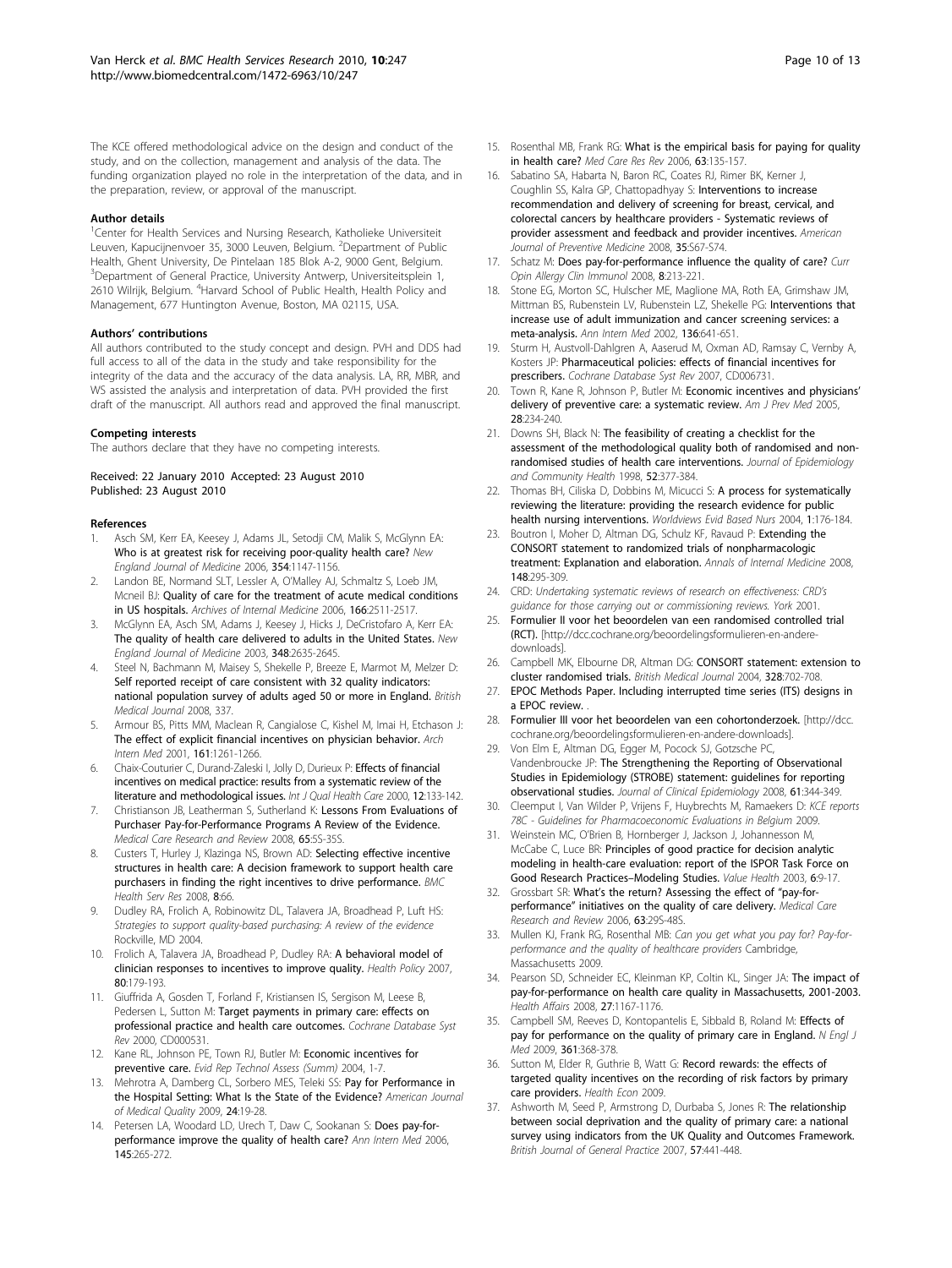- <span id="page-10-0"></span>38. Ashworth M, Medina J, Morgan M: [Effect of social deprivation on blood](http://www.ncbi.nlm.nih.gov/pubmed/18957697?dopt=Abstract) [pressure monitoring and control in England: a survey of data from the](http://www.ncbi.nlm.nih.gov/pubmed/18957697?dopt=Abstract) [quality and outcomes framework.](http://www.ncbi.nlm.nih.gov/pubmed/18957697?dopt=Abstract) BMJ 2008, 337:a2030.
- 39. Crawley D, Ng A, Mainous AG III, Majeed A, Millett C: [Impact of pay for](http://www.ncbi.nlm.nih.gov/pubmed/19297651?dopt=Abstract) [performance on quality of chronic disease management by social class](http://www.ncbi.nlm.nih.gov/pubmed/19297651?dopt=Abstract) [group in England.](http://www.ncbi.nlm.nih.gov/pubmed/19297651?dopt=Abstract) J R Soc Med 2009, 102:103-107.
- 40. Doran T, Fullwood C, Gravelle H, Reeves D, Kontopantelis E, Hiroeh U, Roland M: [Pay-for-performance programs in family practices in the](http://www.ncbi.nlm.nih.gov/pubmed/16870916?dopt=Abstract) [United Kingdom.](http://www.ncbi.nlm.nih.gov/pubmed/16870916?dopt=Abstract) New England Journal of Medicine 2006, 355:375-384.
- 41. Doran T, Fullwood C, Reeves D, Gravelle H, Roland M: [Exclusion of patients](http://www.ncbi.nlm.nih.gov/pubmed/18635432?dopt=Abstract) [from pay-for-performance targets by english physicians.](http://www.ncbi.nlm.nih.gov/pubmed/18635432?dopt=Abstract) New England Journal of Medicine 2008, 359:274-284.
- 42. Doran T, Fullwood C, Kontopantelis E, Reeves D: [Effect of financial](http://www.ncbi.nlm.nih.gov/pubmed/18701159?dopt=Abstract) [incentives on inequalities in the delivery of primary clinical care in](http://www.ncbi.nlm.nih.gov/pubmed/18701159?dopt=Abstract) [England: analysis of clinical activity indicators for the quality and](http://www.ncbi.nlm.nih.gov/pubmed/18701159?dopt=Abstract) [outcomes framework.](http://www.ncbi.nlm.nih.gov/pubmed/18701159?dopt=Abstract) Lancet 2008, 372:728-736.
- 43. Gravelle H, Sutton M, Ma A: Doctor behaviour under a pay for performance contract: Further evidence from the quality and outcomes framework The University of York 2008.
- 44. Gray J, Millett C, Saxena S, Netuveli G, Khunti K, Majeed A: [Ethnicity and](http://www.ncbi.nlm.nih.gov/pubmed/17594128?dopt=Abstract) [quality of diabetes care in a health system with universal coverage:](http://www.ncbi.nlm.nih.gov/pubmed/17594128?dopt=Abstract) [Population-based cross-sectional survey in primary care.](http://www.ncbi.nlm.nih.gov/pubmed/17594128?dopt=Abstract) Journal of General Internal Medicine 2007, 22:1317-1320.
- 45. Gulliford MC, Ashworth M, Robotham D, Mohiddin A: [Achievement of](http://www.ncbi.nlm.nih.gov/pubmed/17381507?dopt=Abstract) [metabolic targets for diabetes by English primary care practices under a](http://www.ncbi.nlm.nih.gov/pubmed/17381507?dopt=Abstract) [new system of incentives.](http://www.ncbi.nlm.nih.gov/pubmed/17381507?dopt=Abstract) Diabetic Medicine 2007, 24:505-511.
- 46. Hippisley-Cox J, O'Hanlon S, Coupland C: [Association of deprivation,](http://www.ncbi.nlm.nih.gov/pubmed/15548561?dopt=Abstract) [ethnicity, and sex with quality indicators for diabetes: population based](http://www.ncbi.nlm.nih.gov/pubmed/15548561?dopt=Abstract) [survey of 53 000 patients in primary care.](http://www.ncbi.nlm.nih.gov/pubmed/15548561?dopt=Abstract) British Medical Journal 2004, 329:1267-1269.
- 47. Karve AM, Ou FS, Lytle BL, Peterson ED: [Potential unintended financial](http://www.ncbi.nlm.nih.gov/pubmed/18294498?dopt=Abstract) [consequences of pay-for-performance on the quality of care for minority](http://www.ncbi.nlm.nih.gov/pubmed/18294498?dopt=Abstract) [patients.](http://www.ncbi.nlm.nih.gov/pubmed/18294498?dopt=Abstract) American Heart Journal 2008, 155:571-576.
- 48. Lynch M: [Effect of Practice and Patient Population Characteristics on the](http://www.ncbi.nlm.nih.gov/pubmed/7612323?dopt=Abstract) [Uptake of Childhood Immunizations.](http://www.ncbi.nlm.nih.gov/pubmed/7612323?dopt=Abstract) British Journal of General Practice 1995, 45:205-208.
- 49. McGovern MP, Williams DJ, Hannaford PC, Taylor MW, Lefevre KE, Boroujerdi MA, Simpson CR: [Introduction of a new incentive and target](http://www.ncbi.nlm.nih.gov/pubmed/18937676?dopt=Abstract)[based contract for family physicians in the UK: good for older patients](http://www.ncbi.nlm.nih.gov/pubmed/18937676?dopt=Abstract) [with diabetes but less good for women?](http://www.ncbi.nlm.nih.gov/pubmed/18937676?dopt=Abstract) Diabetic Medicine 2008, 25:1083-1089.
- 50. McLean G, Sutton M, Guthrie B: [Deprivation and quality of primary care](http://www.ncbi.nlm.nih.gov/pubmed/17053278?dopt=Abstract) [services: evidence for persistence of the inverse care law from the UK](http://www.ncbi.nlm.nih.gov/pubmed/17053278?dopt=Abstract) [Quality and Outcomes Framework.](http://www.ncbi.nlm.nih.gov/pubmed/17053278?dopt=Abstract) Journal of Epidemiology and Community Health 2006, 60:917-922.
- 51. Millett C, Gray J, Saxena S, Netuveli G, Khunti K, Majeed A: Ethnic disparities in diabetes management and pay-for-performance in the UK: The Wandsworth prospective diabetes study. Plos Medicine 2007, 4:1087-1093.
- 52. Millett C, Gray J, Saxena S, Netuveli G, Majeed A: [Impact of a pay-for](http://www.ncbi.nlm.nih.gov/pubmed/17548383?dopt=Abstract)[performance incentive on support for smoking cessation and on](http://www.ncbi.nlm.nih.gov/pubmed/17548383?dopt=Abstract) [smoking prevalence among people with diabetes.](http://www.ncbi.nlm.nih.gov/pubmed/17548383?dopt=Abstract) Canadian Medical Association Journal 2007, 176:1705-1710.
- 53. Millett C, Car J, Eldred D, Khunti K, Mainous AG, Majeed A: [Diabetes](http://www.ncbi.nlm.nih.gov/pubmed/17541098?dopt=Abstract) [prevalence, process of care and outcomes in relation to practice size,](http://www.ncbi.nlm.nih.gov/pubmed/17541098?dopt=Abstract) [caseload and deprivation: national cross-sectional study in primary care.](http://www.ncbi.nlm.nih.gov/pubmed/17541098?dopt=Abstract) Journal of the Royal Society of Medicine 2007, 100:275-283.
- 54. Millett C, Gray J, Bottle A, Majeed A: [Ethnic disparities in blood pressure](http://www.ncbi.nlm.nih.gov/pubmed/19001300?dopt=Abstract) [management in patients with hypertension after the introduction of pay](http://www.ncbi.nlm.nih.gov/pubmed/19001300?dopt=Abstract) [for performance.](http://www.ncbi.nlm.nih.gov/pubmed/19001300?dopt=Abstract) Ann Fam Med 2008, 6:490-496.
- 55. Millett C, Gray J, Wall M, Majeed A: [Ethnic Disparities in Coronary Heart](http://www.ncbi.nlm.nih.gov/pubmed/18953616?dopt=Abstract) [Disease Management and Pay for Performance in the UK.](http://www.ncbi.nlm.nih.gov/pubmed/18953616?dopt=Abstract) J Gen Intern Med 2008.
- 56. Millett C, Netuveli G, Saxena S, Majeed A: [Impact of pay for performance](http://www.ncbi.nlm.nih.gov/pubmed/19073759?dopt=Abstract) [on ethnic disparities in intermediate outcomes for diabetes: longitudinal](http://www.ncbi.nlm.nih.gov/pubmed/19073759?dopt=Abstract) [study.](http://www.ncbi.nlm.nih.gov/pubmed/19073759?dopt=Abstract) Diabetes Care 2008.
- 57. Pham HH, Landon BE, Reschovsky JD, Wu B, Schrag D: [Rapidity and](http://www.ncbi.nlm.nih.gov/pubmed/19468091?dopt=Abstract) [modality of imaging for acute low back pain in elderly patients.](http://www.ncbi.nlm.nih.gov/pubmed/19468091?dopt=Abstract) Arch Intern Med 2009, 169:972-981.
- 58. Saxena S, Car J, Eldred D, Soljak M, Majeed A: [Practice size, caseload,](http://www.ncbi.nlm.nih.gov/pubmed/17597518?dopt=Abstract) [deprivation and quality of care of patients with coronary heart disease,](http://www.ncbi.nlm.nih.gov/pubmed/17597518?dopt=Abstract)

[hypertension and stroke in primary care: national cross-sectional study.](http://www.ncbi.nlm.nih.gov/pubmed/17597518?dopt=Abstract) Bmc Health Services Research 2007, 7.

- 59. Sigfrid LA, Turner C, Crook D, Ray S: [Using the UK primary care Quality](http://www.ncbi.nlm.nih.gov/pubmed/16809789?dopt=Abstract) [and Outcomes Framework to audit health care equity: preliminary data](http://www.ncbi.nlm.nih.gov/pubmed/16809789?dopt=Abstract) [on diabetes management.](http://www.ncbi.nlm.nih.gov/pubmed/16809789?dopt=Abstract) Journal of Public Health 2006, 28:221-225.
- Simpson CR, Hannaford PC, Lefevre K, Williams D: [Effect of the UK](http://www.ncbi.nlm.nih.gov/pubmed/16873713?dopt=Abstract) [incentive-based contract on the management of patients with stroke in](http://www.ncbi.nlm.nih.gov/pubmed/16873713?dopt=Abstract) [primary care.](http://www.ncbi.nlm.nih.gov/pubmed/16873713?dopt=Abstract) Stroke 2006, 37:2354-2360.
- 61. Simpson CR, Hannaford PC, McGovern M, Taylor MW, Green PN, Lefevre K, Williams DJ: [Are different groups of patients with stroke more likely to](http://www.ncbi.nlm.nih.gov/pubmed/17900351?dopt=Abstract) [be excluded from the new UK general medical services contract? A](http://www.ncbi.nlm.nih.gov/pubmed/17900351?dopt=Abstract) [cross-sectional retrospective analysis of a large primary care population.](http://www.ncbi.nlm.nih.gov/pubmed/17900351?dopt=Abstract) Bmc Family Practice 2007, 8.
- 62. Strong M, Maheswaran R, Radford J: [Socioeconomic deprivation, coronary](http://www.ncbi.nlm.nih.gov/pubmed/16436452?dopt=Abstract) [heart disease prevalence and quality of care: a practice-level analysis in](http://www.ncbi.nlm.nih.gov/pubmed/16436452?dopt=Abstract) [Rotherham using data from the new UK general practitioner Quality and](http://www.ncbi.nlm.nih.gov/pubmed/16436452?dopt=Abstract) [Outcomes Framework.](http://www.ncbi.nlm.nih.gov/pubmed/16436452?dopt=Abstract) Journal of Public Health 2006, 28:39-42.
- 63. Sutton M, McLean G: [Determinants of primary medical care quality](http://www.ncbi.nlm.nih.gov/pubmed/16467345?dopt=Abstract) [measured under the new UK contract: cross sectional study.](http://www.ncbi.nlm.nih.gov/pubmed/16467345?dopt=Abstract) British Medical Journal 2006, 332:389-390.
- 64. Vaghela P, Ashworth M, Schofield P, Gulliford MC: [Population intermediate](http://www.ncbi.nlm.nih.gov/pubmed/19106379?dopt=Abstract) [outcomes of diabetes under pay for performance incentives in England](http://www.ncbi.nlm.nih.gov/pubmed/19106379?dopt=Abstract) [from 2004 to 2008.](http://www.ncbi.nlm.nih.gov/pubmed/19106379?dopt=Abstract) Diabetes Care 2008.
- 65. Cameron PA, Kennedy MP, Mcneil JJ: [The effects of bonus payments on](http://www.ncbi.nlm.nih.gov/pubmed/10495755?dopt=Abstract) [emergency service performance in Victoria.](http://www.ncbi.nlm.nih.gov/pubmed/10495755?dopt=Abstract) Medical Journal of Australia 1999, 171:243-246.
- 66. Srirangalingam U, Sahathevan SK, Lasker SS, Chowdhury TA: [Changing](http://www.ncbi.nlm.nih.gov/pubmed/16882382?dopt=Abstract) [pattern of referral to a diabetes clinic following implementation of the](http://www.ncbi.nlm.nih.gov/pubmed/16882382?dopt=Abstract) [new UK GP contract.](http://www.ncbi.nlm.nih.gov/pubmed/16882382?dopt=Abstract) British Journal of General Practice 2006, 56:624-626.
- 67. Gene-Badia J, Escaramis-Babiano G, Sans-Corrales M, Sampietro-Colom L, Aguado-Menguy F, Cabezas-Pena C, de Puelles PG: [Impact of economic](http://www.ncbi.nlm.nih.gov/pubmed/16546287?dopt=Abstract) [incentives on quality of professional life and on end-user satisfaction in](http://www.ncbi.nlm.nih.gov/pubmed/16546287?dopt=Abstract) [primary care.](http://www.ncbi.nlm.nih.gov/pubmed/16546287?dopt=Abstract) Health Policy 2007, 80:2-10.
- 68. Rodriguez HP, Von Glahn T, Rogers WH, Safran DG: [Organizational and](http://www.ncbi.nlm.nih.gov/pubmed/19674429?dopt=Abstract) [market influences on physician performance on patient experience](http://www.ncbi.nlm.nih.gov/pubmed/19674429?dopt=Abstract) [measures.](http://www.ncbi.nlm.nih.gov/pubmed/19674429?dopt=Abstract) Health Services Research 2009, 44:880-901.
- 69. Rubinstein A, Rubinstein F, Botargues M, Barani M, Kopitowski K: [A](http://www.ncbi.nlm.nih.gov/pubmed/19305222?dopt=Abstract) [multimodal strategy based on pay-per-performance to improve quality](http://www.ncbi.nlm.nih.gov/pubmed/19305222?dopt=Abstract) [of care of family practitioners in Argentina.](http://www.ncbi.nlm.nih.gov/pubmed/19305222?dopt=Abstract) J Ambul Care Manage 2009, 32:103-114.
- 70. Curtin K, Beckman H, Pankow G, Milillo Y, Greene RA: [Return on](http://www.ncbi.nlm.nih.gov/pubmed/17184001?dopt=Abstract) [investment in pay for performance: A diabetes case study.](http://www.ncbi.nlm.nih.gov/pubmed/17184001?dopt=Abstract) Journal of Healthcare Management 2006, 51:365-374.
- 71. Kahn CN, Ault T, Isenstein H, Potetz L, Van Gelder S: [Snapshot of hospital](http://www.ncbi.nlm.nih.gov/pubmed/17533665?dopt=Abstract) [quality reporting and pay-for-performance under Medicare.](http://www.ncbi.nlm.nih.gov/pubmed/17533665?dopt=Abstract) Health Affairs 2006, 25:148-162.
- 72. Fleetcroft R, Cookson R: [Do the incentive payments in the new NHS](http://www.ncbi.nlm.nih.gov/pubmed/16378529?dopt=Abstract) [contract for primary care reflect likely population health gains?](http://www.ncbi.nlm.nih.gov/pubmed/16378529?dopt=Abstract) J Health Serv Res Policy 2006, 11:27-31.
- 73. Fleetcroft R, Parekh S, Steel N, Swift L, Cookson R, Howe A: Potential population health gain of the quality and outcomes framework. Report to Department of Health 2008 2008.
- 74. McElduff P, Lyratzopoulos G, Edwards R, Heller RF, Shekelle P, Roland M: Will changes in primary care improve health outcomes? Modelling the impact of financial incentives introduced to improve quality of care in the UK. Quality & Safety in Health Care 2004, 13:191-197.
- 75. An LC, Bluhm JH, Foldes SS, Alesci NL, Klatt CM, Center BA, Nersesian WS, Larson ME, Ahluwalia JS, Manley MW: [A randomized trial of a pay-for](http://www.ncbi.nlm.nih.gov/pubmed/18852400?dopt=Abstract)[performance program targeting clinician referral to a state tobacco](http://www.ncbi.nlm.nih.gov/pubmed/18852400?dopt=Abstract) [quitline.](http://www.ncbi.nlm.nih.gov/pubmed/18852400?dopt=Abstract) Archives of Internal Medicine 2008, 168:1993-1999.
- 76. Mason A, Walker S, Claxton K, Cookson R, Fenwick E, Sculpher M: The GMS Quality and Outcomes Framework: Are the Quality and Outcomes Framework (QOF) Indicators a Cost-Effective Use of NHS Resources? 2008.
- 77. Nahra TA, Reiter KL, Hirth RA, Shermer JE, Wheeler JRC: [Cost-effectiveness](http://www.ncbi.nlm.nih.gov/pubmed/16688924?dopt=Abstract) [of hospital pay-for-performance incentives.](http://www.ncbi.nlm.nih.gov/pubmed/16688924?dopt=Abstract) Medical Care Research and Review 2006, 63:49S-72S.
- 78. Salize HJ, Merkel S, Reinhard I, Twardella D, Mann K, Brenner H: [Cost](http://www.ncbi.nlm.nih.gov/pubmed/19204212?dopt=Abstract)[effective primary care-based strategies to improve smoking cessation:](http://www.ncbi.nlm.nih.gov/pubmed/19204212?dopt=Abstract) [more value for money.](http://www.ncbi.nlm.nih.gov/pubmed/19204212?dopt=Abstract) Arch Intern Med 2009, 169:230-235.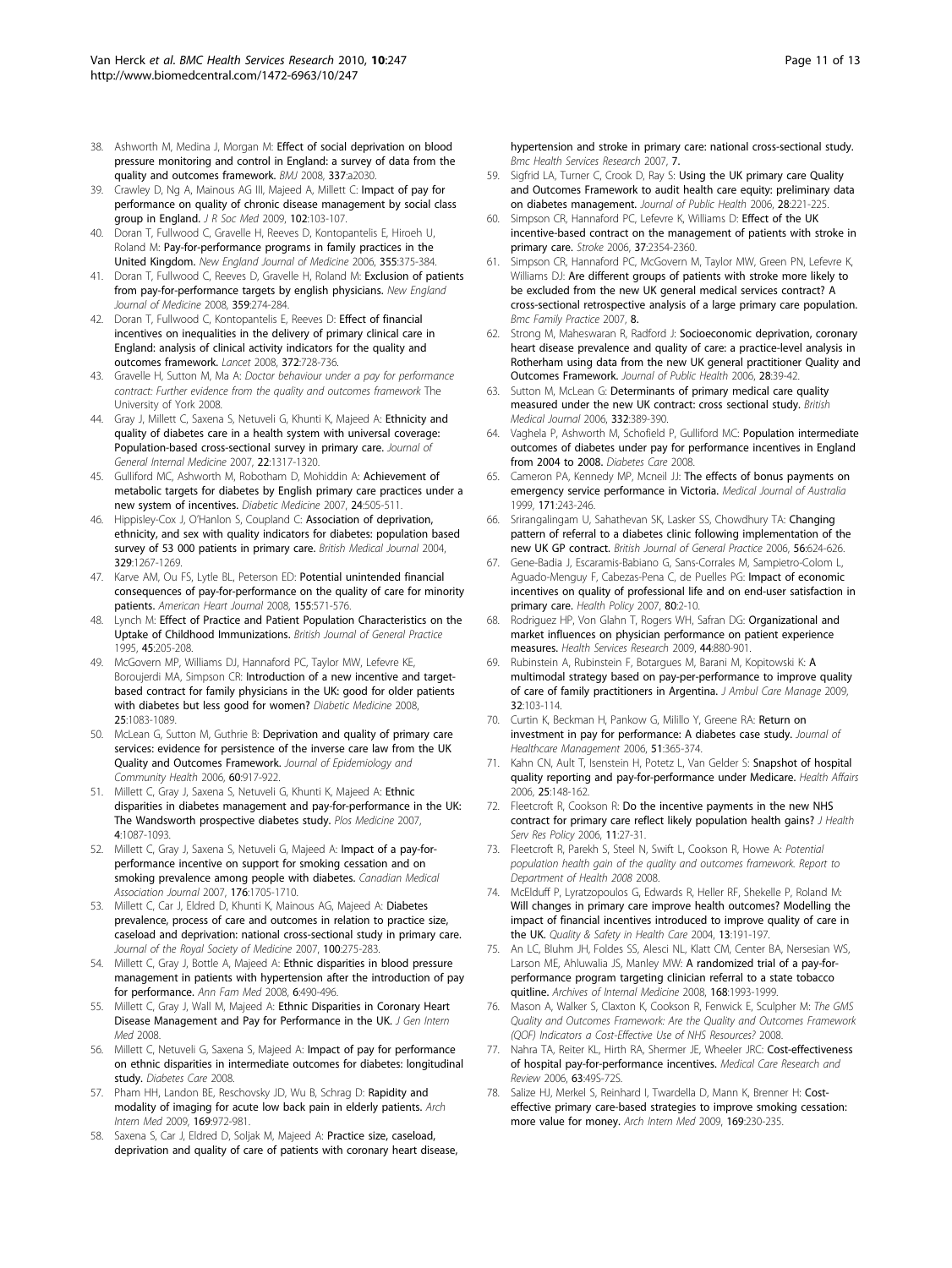- <span id="page-11-0"></span>79. Chung RS, Chernicoff HO, Nakao KA, Nickel RC, Legorreta AP: [A quality](http://www.ncbi.nlm.nih.gov/pubmed/14671855?dopt=Abstract)[driven physician compensation model: four-year follow-up study.](http://www.ncbi.nlm.nih.gov/pubmed/14671855?dopt=Abstract) J Healthc Qual 2003, 25:31-37.
- 80. Herrin J, Nicewander D, Ballard DJ: [The effect of health care system](http://www.ncbi.nlm.nih.gov/pubmed/19025085?dopt=Abstract) [administrator pay-for-performance on quality of care.](http://www.ncbi.nlm.nih.gov/pubmed/19025085?dopt=Abstract) Jt Comm J Qual Patient Saf 2008, 34:646-654.
- 81. Lindenauer PK, Remus D, Roman S, Rothberg MB, Benjamin EM, Ma A, Bratzler DW: [Public reporting and pay for performance in hospital quality](http://www.ncbi.nlm.nih.gov/pubmed/17259444?dopt=Abstract) [improvement.](http://www.ncbi.nlm.nih.gov/pubmed/17259444?dopt=Abstract) New England Journal of Medicine 2007, 356:486-496.
- 82. Bhattacharyya T, Freiberg AA, Mehta P, Katz JN, Ferris T: [Measuring the](http://www.ncbi.nlm.nih.gov/pubmed/19276012?dopt=Abstract) [report card: the validity of pay-for-performance metrics in orthopedic](http://www.ncbi.nlm.nih.gov/pubmed/19276012?dopt=Abstract) [surgery.](http://www.ncbi.nlm.nih.gov/pubmed/19276012?dopt=Abstract) Health Aff (Millwood) 2009, 28:526-532.
- 83. Casale AS, Paulus RA, Selna MJ, Doll MC, Bothe AE, McKinley KE, Berry SA, Davis DE, Gilfillan RJ, Hamory BH, Steele GD: "[ProvenCare\(SM\)](http://www.ncbi.nlm.nih.gov/pubmed/17893498?dopt=Abstract)" a provider[driven pay-for-performance program for acute episodic cardiac surgical](http://www.ncbi.nlm.nih.gov/pubmed/17893498?dopt=Abstract) [core.](http://www.ncbi.nlm.nih.gov/pubmed/17893498?dopt=Abstract) Annals of Surgery 2007, 246:613-623.
- 84. Downing A, Rudge G, Cheng Y, Tu YK, Keen J, Gilthorpe MS: [Do the UK](http://www.ncbi.nlm.nih.gov/pubmed/17941984?dopt=Abstract) government'[s new Quality and Outcomes Framework \(QOF\) scores](http://www.ncbi.nlm.nih.gov/pubmed/17941984?dopt=Abstract) [adequately measure primary care performance? A cross-sectional survey](http://www.ncbi.nlm.nih.gov/pubmed/17941984?dopt=Abstract) [of routine healthcare data.](http://www.ncbi.nlm.nih.gov/pubmed/17941984?dopt=Abstract) Bmc Health Services Research 2007, 7.
- 85. Ryan AM: [Effects of the Premier hospital quality incentive demonstration](http://www.ncbi.nlm.nih.gov/pubmed/19674427?dopt=Abstract) [on Medicare patient mortality and cost.](http://www.ncbi.nlm.nih.gov/pubmed/19674427?dopt=Abstract) Health Services Research 2009, 44:821-842.
- 86. Twardella D, Brenner H: [Effects of practitioner education, practitioner](http://www.ncbi.nlm.nih.gov/pubmed/17297068?dopt=Abstract) [payment and reimbursement of patients](http://www.ncbi.nlm.nih.gov/pubmed/17297068?dopt=Abstract)' drug costs on smoking [cessation in primary care: a cluster randomised trial.](http://www.ncbi.nlm.nih.gov/pubmed/17297068?dopt=Abstract) Tobacco Control 2007, 16:15-21.
- 87. Beaulieu ND, Horrigan DR: [Putting smart money to work for quality](http://www.ncbi.nlm.nih.gov/pubmed/16174136?dopt=Abstract) [improvement.](http://www.ncbi.nlm.nih.gov/pubmed/16174136?dopt=Abstract) Health Services Research 2005, 40:1318-1334.
- 88. Larsen DL, Cannon W, Towner S: [Longitudinal assessment of a diabetes](http://www.ncbi.nlm.nih.gov/pubmed/14664663?dopt=Abstract) [care management system in an integrated health network.](http://www.ncbi.nlm.nih.gov/pubmed/14664663?dopt=Abstract) J Manag Care Pharm 2003, 9:552-558.
- 89. Tahrani AA, McCarthy M, Godson J, Taylor S, Slater H, Capps N, Moulik P, Macleod AF: [Diabetes care and the new GMS contract: the evidence for](http://www.ncbi.nlm.nih.gov/pubmed/17550674?dopt=Abstract) [a whole county.](http://www.ncbi.nlm.nih.gov/pubmed/17550674?dopt=Abstract) British Journal of General Practice 2007, 57:483-485.
- 90. Weber V, Bloom F, Pierdon S, Wood C: [Employing the electronic health](http://www.ncbi.nlm.nih.gov/pubmed/18373133?dopt=Abstract) [record to improve diabetes care: A multifaceted intervention in an](http://www.ncbi.nlm.nih.gov/pubmed/18373133?dopt=Abstract) [integrated delivery system.](http://www.ncbi.nlm.nih.gov/pubmed/18373133?dopt=Abstract) Journal of General Internal Medicine 2008, 23:379-382.
- 91. Greene RA, Beckman H, Chamberlain J, Partridge G, Miller M, Burden D, Kerr J: Increasing adherence to a community-based guideline for acute sinusitis through education, physician profiling, and financial incentives. Am J Managed Care 2004, 10:670-678.
- 92. Glickman SW, Ou FS, Delong ER, Roe MT, Lytle BL, Mulgund J, Rumsfeld JS, Gibler WB, Ohman EM, Schulman KA, Peterson ED: Pay for performance, quality of care, and outcomes in acute myocardial infarction. Jama-Journal of the American Medical Association 2007, 297:2373-2380.
- 93. Levin-Scherz J, DeVita N, Timbie J: [Impact of pay-for-performance](http://www.ncbi.nlm.nih.gov/pubmed/16688922?dopt=Abstract) [contracts and network registry on diabetes and asthma HEDIS \(R\)](http://www.ncbi.nlm.nih.gov/pubmed/16688922?dopt=Abstract) [measures in an integrated delivery network.](http://www.ncbi.nlm.nih.gov/pubmed/16688922?dopt=Abstract) Medical Care Research and Review 2006, 63:14S-28S.
- 94. Ritchie LD, Bisset AF, Russell D, Leslie V, Thomson I: [Primary and Preschool](http://www.ncbi.nlm.nih.gov/pubmed/1392710?dopt=Abstract) [Immunization in Grampian - Progress and the 1990 Contract.](http://www.ncbi.nlm.nih.gov/pubmed/1392710?dopt=Abstract) British Medical Journal 1992, 304:816-819.
- 95. Young GJ, Meterko M, Beckman H, Baker E, White B, Sautter KM, Greene R, Curtin K, Bokhour BG, Berlowitz D, Burgess JF: [Effects of paying physicians](http://www.ncbi.nlm.nih.gov/pubmed/17443360?dopt=Abstract) [based on their relative performance for quality.](http://www.ncbi.nlm.nih.gov/pubmed/17443360?dopt=Abstract) Journal of General Internal Medicine 2007, 22:872-876.
- 96. Calvert M, Shankar A, McManus RJ, Lester H, Freemantle N: [Effect of the](http://www.ncbi.nlm.nih.gov/pubmed/19474024?dopt=Abstract) [quality and outcomes framework on diabetes care in the United](http://www.ncbi.nlm.nih.gov/pubmed/19474024?dopt=Abstract) [Kingdom: retrospective cohort study.](http://www.ncbi.nlm.nih.gov/pubmed/19474024?dopt=Abstract) BMJ 2009, 338:b1870.
- 97. Amundson G, Solberg LI, Reed M, Martini EM, Carlson R: [Paying for quality](http://www.ncbi.nlm.nih.gov/pubmed/12616920?dopt=Abstract) [improvement: compliance with tobacco cessation guidelines.](http://www.ncbi.nlm.nih.gov/pubmed/12616920?dopt=Abstract) Jt Comm J Qual Saf 2003, 29:59-65.
- 98. Gilmore AS, Zhao YX, Kang N, Ryskina KL, Legorreta AP, Taira DA, Chung RS: [Patient outcomes and evidence-based medicine in a preferred provider](http://www.ncbi.nlm.nih.gov/pubmed/17995557?dopt=Abstract) [organization setting: A six-year evaluation of a physician pay-for](http://www.ncbi.nlm.nih.gov/pubmed/17995557?dopt=Abstract)[performance program.](http://www.ncbi.nlm.nih.gov/pubmed/17995557?dopt=Abstract) Health Services Research 2007, 42:2140-2159
- 99. Coleman K, Reiter KL, Fulwiler D: [The impact of pay-for-performance on](http://www.ncbi.nlm.nih.gov/pubmed/17982218?dopt=Abstract) [diabetes care in a large network of community health centers.](http://www.ncbi.nlm.nih.gov/pubmed/17982218?dopt=Abstract) Journal of Health Care for the Poor and Underserved 2007, 18:966-983.
- 100. de Brantes FS, D'Andrea BG: [Physicians respond to pay-for-performance](http://www.ncbi.nlm.nih.gov/pubmed/19435398?dopt=Abstract) [incentives: larger incentives yield greater participation.](http://www.ncbi.nlm.nih.gov/pubmed/19435398?dopt=Abstract) Am J Manag Care 2009, 15:305-310.
- 101. Fairbrother G, Hanson KL, Friedman S, Butts GC: [The impact of physician](http://www.ncbi.nlm.nih.gov/pubmed/9949744?dopt=Abstract) [bonuses, enhanced fees, and feedback on childhood immunization](http://www.ncbi.nlm.nih.gov/pubmed/9949744?dopt=Abstract) [coverage rates.](http://www.ncbi.nlm.nih.gov/pubmed/9949744?dopt=Abstract) American Journal of Public Health 1999, 89:171-175.
- 102. Fairbrother G, Hanson KL, Butts GC, Friedman S: [Comparison of preventive](http://www.ncbi.nlm.nih.gov/pubmed/11888418?dopt=Abstract) [care in Medicaid managed care and medicaid fee for service in](http://www.ncbi.nlm.nih.gov/pubmed/11888418?dopt=Abstract) [institutions and private practices.](http://www.ncbi.nlm.nih.gov/pubmed/11888418?dopt=Abstract) Ambulatory Pediatrics 2001, 1:294-301.
- 103. Rosenthal MB, de Brantes FS, Sinaiko AD, Frankel M, Robbins RD, Young S: Bridges to Excellence - Recognizing High-Quality Care: Analysis of Physician Quality and Resource Use. Am J Managed Care 2008, 14:670-677.
- 104. Morrow RW, Gooding AD, Clark C: [Improving physicians](http://www.ncbi.nlm.nih.gov/pubmed/7842155?dopt=Abstract)' preventive [health care behavior through peer review and financial incentives.](http://www.ncbi.nlm.nih.gov/pubmed/7842155?dopt=Abstract) Arch Fam Med 1995, 4:165-169
- 105. Hillman AL, Ripley K, Goldfarb N, Nuamah I, Weiner J, Lusk E: [Physician](http://www.ncbi.nlm.nih.gov/pubmed/9807540?dopt=Abstract) [financial incentives and feedback: Failure to increase cancer screening](http://www.ncbi.nlm.nih.gov/pubmed/9807540?dopt=Abstract) [in Medicaid managed care.](http://www.ncbi.nlm.nih.gov/pubmed/9807540?dopt=Abstract) American Journal of Public Health 1998, 88:1699-1701.
- 106. Hillman AL, Ripley K, Goldfarb N, Weiner J, Nuamah I, Lusk E: [The use of](http://www.ncbi.nlm.nih.gov/pubmed/10506237?dopt=Abstract) [physician financial incentives and feedback to improve pediatric](http://www.ncbi.nlm.nih.gov/pubmed/10506237?dopt=Abstract) [preventive care in Medicaid managed care.](http://www.ncbi.nlm.nih.gov/pubmed/10506237?dopt=Abstract) Pediatrics 1999, 104:931-935.
- 107. Pourat N, Rice T, Tai-Seale M, Bolan G, Nihalani J: Association between physician compensation methods and delivery of guideline-concordant STD care: Is there a link? Am J Managed Care 2005, 11:426-432.
- 108. Fairbrother G, Friedman S, Hanson KL, Butts GC: Effect of the vaccines for children program on inner-city neighborhood physicians. Archives of Pediatrics & Adolescent Medicine 1997, 151:1229-1235.
- 109. Kouides RW, Lewis B, Bennett NM, Bell KM, Barker WH, Black ER, Cappuccio JD, Raubertas RF, LaForce FM: [A Performance-Based Incentive](http://www.ncbi.nlm.nih.gov/pubmed/8398226?dopt=Abstract) [Program for Influenza Immunization in the Elderly.](http://www.ncbi.nlm.nih.gov/pubmed/8398226?dopt=Abstract) American Journal of Preventive Medicine 1993, 9:250-255.
- 110. Rosenthal MB, Frank RG, Li ZH, Epstein AM: Early experience with pay-forperformance - From concept to practice. Jama-Journal of the American Medical Association 2005, 294:1788-1793.
- 111. Pedros C, Vallano A, Cereza G, Mendoza-Aran G, Agusti A, Aguilera C, Danes I, Vidal X, Arnau JM: [An intervention to improve spontaneous](http://www.ncbi.nlm.nih.gov/pubmed/19132807?dopt=Abstract) [adverse drug reaction reporting by hospital physicians: a time series](http://www.ncbi.nlm.nih.gov/pubmed/19132807?dopt=Abstract) [analysis in Spain.](http://www.ncbi.nlm.nih.gov/pubmed/19132807?dopt=Abstract) Drug Saf 2009, 32:77-83.
- 112. LeBaron CW, Mercer JT, Massoudi MS, Dini E, Stevenson J, Fischer WM, Loy H, Quick LS, Warming JC, Tormey P, DesVignes-Kendrick M: Changes in clinic vaccination coverage after institution of measurement and feedback in 4 states and 2 cities. Archives of Pediatrics & Adolescent Medicine 1999, 153:879-886.
- 113. Grady KE, Lemkau JP, Lee NR, Caddell C: [Enhancing mammography](http://www.ncbi.nlm.nih.gov/pubmed/9388790?dopt=Abstract) [referral in primary care.](http://www.ncbi.nlm.nih.gov/pubmed/9388790?dopt=Abstract) Preventive Medicine 1997, 26:791-800.
- 114. Kouides RW, Bennett NM, Lewis B, Cappuccio JD, Barker WH, LaForce FM: [Performance-based physician reimbursement and influenza](http://www.ncbi.nlm.nih.gov/pubmed/9631159?dopt=Abstract) [immunization rates in the elderly.](http://www.ncbi.nlm.nih.gov/pubmed/9631159?dopt=Abstract) American Journal of Preventive Medicine 1998, 14:89-95.
- 115. Roski J, Jeddeloh R, An L, Lando H, Hannan P, Hall C, Zhu SH: [The impact](http://www.ncbi.nlm.nih.gov/pubmed/12634020?dopt=Abstract) [of financial incentives and a patient registry on preventive care quality:](http://www.ncbi.nlm.nih.gov/pubmed/12634020?dopt=Abstract) [increasing provider adherence to evidence-based smoking cessation](http://www.ncbi.nlm.nih.gov/pubmed/12634020?dopt=Abstract) [practice guidelines.](http://www.ncbi.nlm.nih.gov/pubmed/12634020?dopt=Abstract) Preventive Medicine 2003, 36:291-299.
- 116. Campbell S, Reeves D, Kontopantelis E, Middleton E, Sibbald B, Roland M: [Quality of primary care in England with the introduction of pay for](http://www.ncbi.nlm.nih.gov/pubmed/17625132?dopt=Abstract) [performance.](http://www.ncbi.nlm.nih.gov/pubmed/17625132?dopt=Abstract) New England Journal of Medicine 2007, 357:181-190.
- 117. Robinson JC: [Theory and practice in the design of physician payment](http://www.ncbi.nlm.nih.gov/pubmed/11439463?dopt=Abstract) [incentives.](http://www.ncbi.nlm.nih.gov/pubmed/11439463?dopt=Abstract) Milbank Quarterly 2001, 79:149-+.
- 118. Armour BS, Friedman C, Pitts MM, Wike J, Alley L, Etchason J: The influence of year-end bonuses on colorectal cancer screening. Am J Managed Care 2004, 10:617-624.
- 119. McMenamin SB, Schauffler HH, Shortell SM, Rundall TG, Gillies RR: [Support](http://www.ncbi.nlm.nih.gov/pubmed/14668672?dopt=Abstract) [for smoking cessation interventions in physician organizations - Results](http://www.ncbi.nlm.nih.gov/pubmed/14668672?dopt=Abstract) [from a National Study.](http://www.ncbi.nlm.nih.gov/pubmed/14668672?dopt=Abstract) Medical Care 2003, 41:1396-1406.
- 120. Schmittdiel J, McMenamin SB, Halpin HA, Gillies RR, Bodenheimer T, Shortell SM, Rundall T, Casalino LP: [The use of patient and physician](http://www.ncbi.nlm.nih.gov/pubmed/15475035?dopt=Abstract) [reminders for preventive services: results from a National Study of](http://www.ncbi.nlm.nih.gov/pubmed/15475035?dopt=Abstract) [Physician Organizations.](http://www.ncbi.nlm.nih.gov/pubmed/15475035?dopt=Abstract) Preventive Medicine 2004, 39:1000-1006.